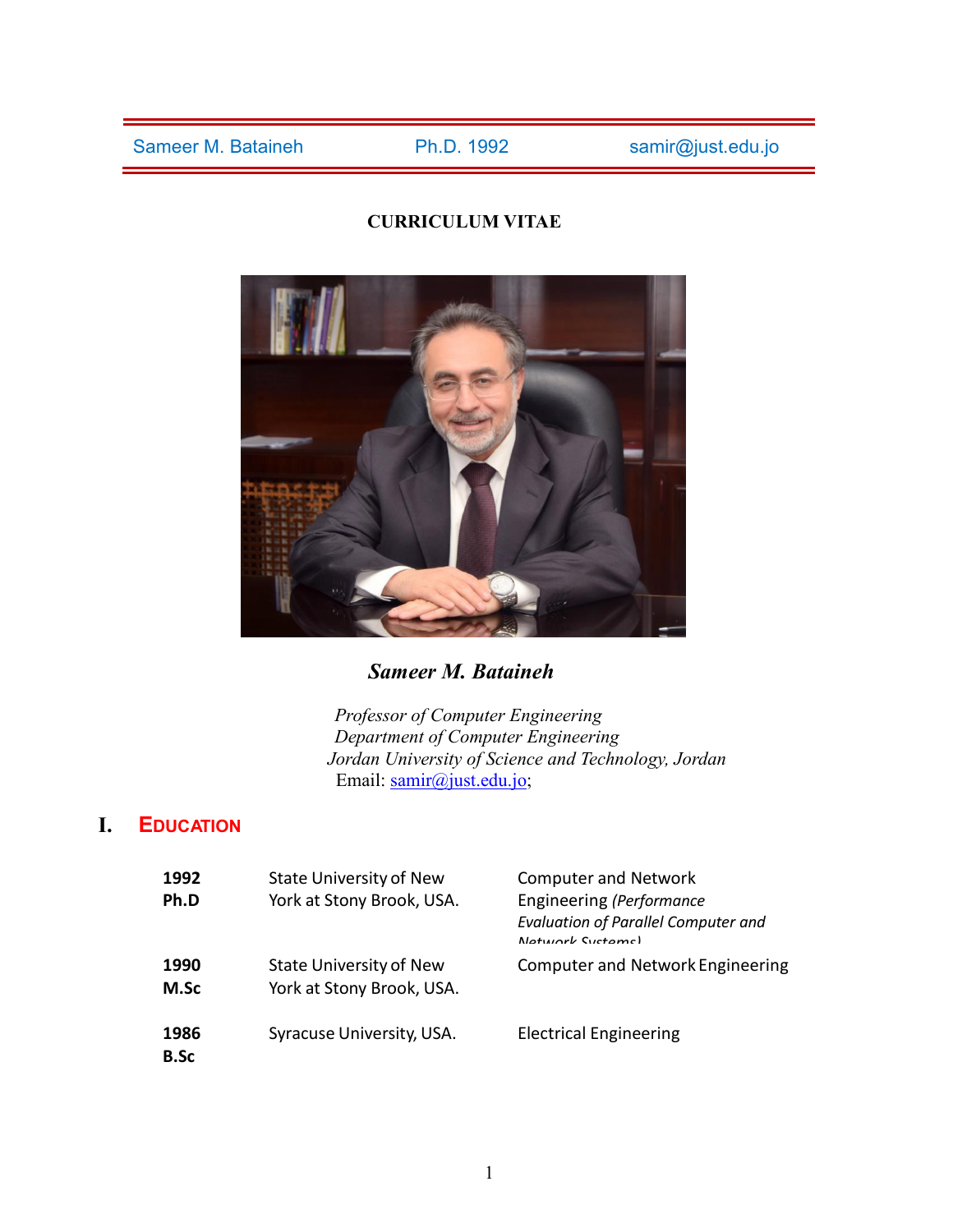# **II. EXPERIENCE**

**II.1 ACADEMIC EXPERIENCE**

| <b>Professor</b>                       | Jordan University of Science and Technology                                                          |
|----------------------------------------|------------------------------------------------------------------------------------------------------|
| 1/9/2012 - Present                     | (JUST), Department of Computer Engineering,                                                          |
| <b>Professor</b>                       | United Arab Emirates University, College of                                                          |
| $31/1/2010 - 31/8/2012$                | Information Technology, UAE.                                                                         |
| <b>Professor</b>                       | Khalifa University of Science, Technology and                                                        |
| 2/7/2008 - 31/1/2010                   | Research (KUSTAR), Now Khalifa University, UAE.                                                      |
| <b>Professor</b><br>31/5/2005-1/7/2008 | Jordan University of Science and Technology<br>(JUST), Department of Computer Engineering,<br>Iordan |
| <b>Associate Professor</b>             | Jordan University of Science and Technology                                                          |
| $1/9/2002 - 30/5/2005$                 | (JUST), Department of Computer Engineering,                                                          |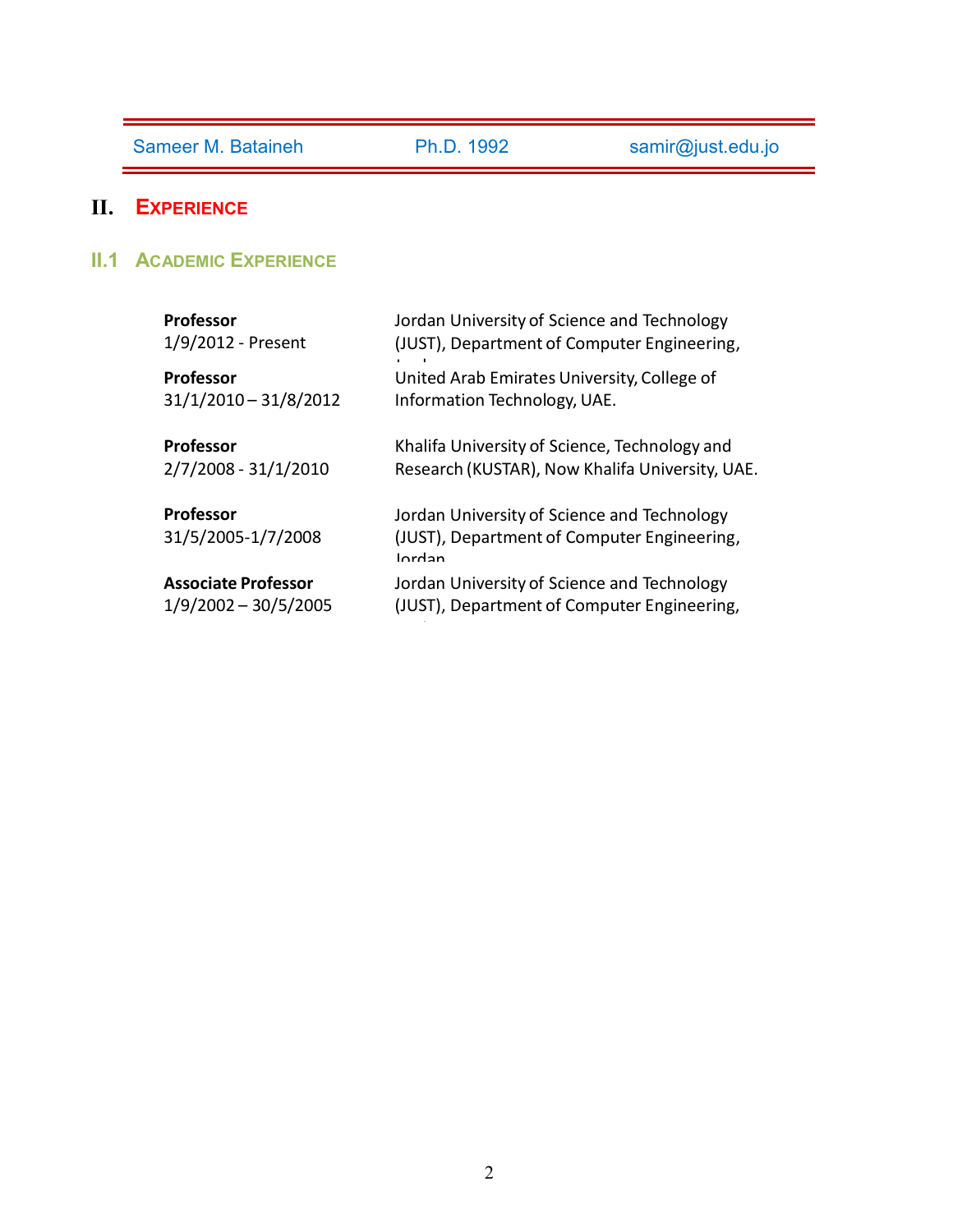| Sameer M. Bataineh           | Ph.D. 1992                                                                        | samir@just.edu.jo                                   |
|------------------------------|-----------------------------------------------------------------------------------|-----------------------------------------------------|
|                              |                                                                                   |                                                     |
| <b>Associate Professor</b>   | United Arab Emirates University (UAEU),                                           |                                                     |
| 1/9/1998 31/8/2002           | Department of Electrical Engineering, UAE.                                        |                                                     |
| <b>Associate Professor</b>   |                                                                                   | Jordan University of Science and Technology (JUST), |
| 4/1/1998 31/8/1998           | Department of Electrical Engineering, Jordan.                                     |                                                     |
|                              |                                                                                   |                                                     |
|                              | <b>Assistant Professor</b><br>Jordan University of Science and Technology (JUST), |                                                     |
| $9/1992 - 3/1/1998.$         | Department of Electrical Engineering, Jordan.                                     |                                                     |
| <b>Teaching and Research</b> |                                                                                   | State University of New York at Stony Brook, USA.   |
| <b>Assistant</b>             |                                                                                   |                                                     |
| 8/1988-6/1992.               |                                                                                   |                                                     |
| <b>Trainer</b>               |                                                                                   |                                                     |
| 1/1986-6/1988.               | Jordanian Army, Army School of Wireless and<br>Telecommunication, Jordan.         |                                                     |
|                              |                                                                                   |                                                     |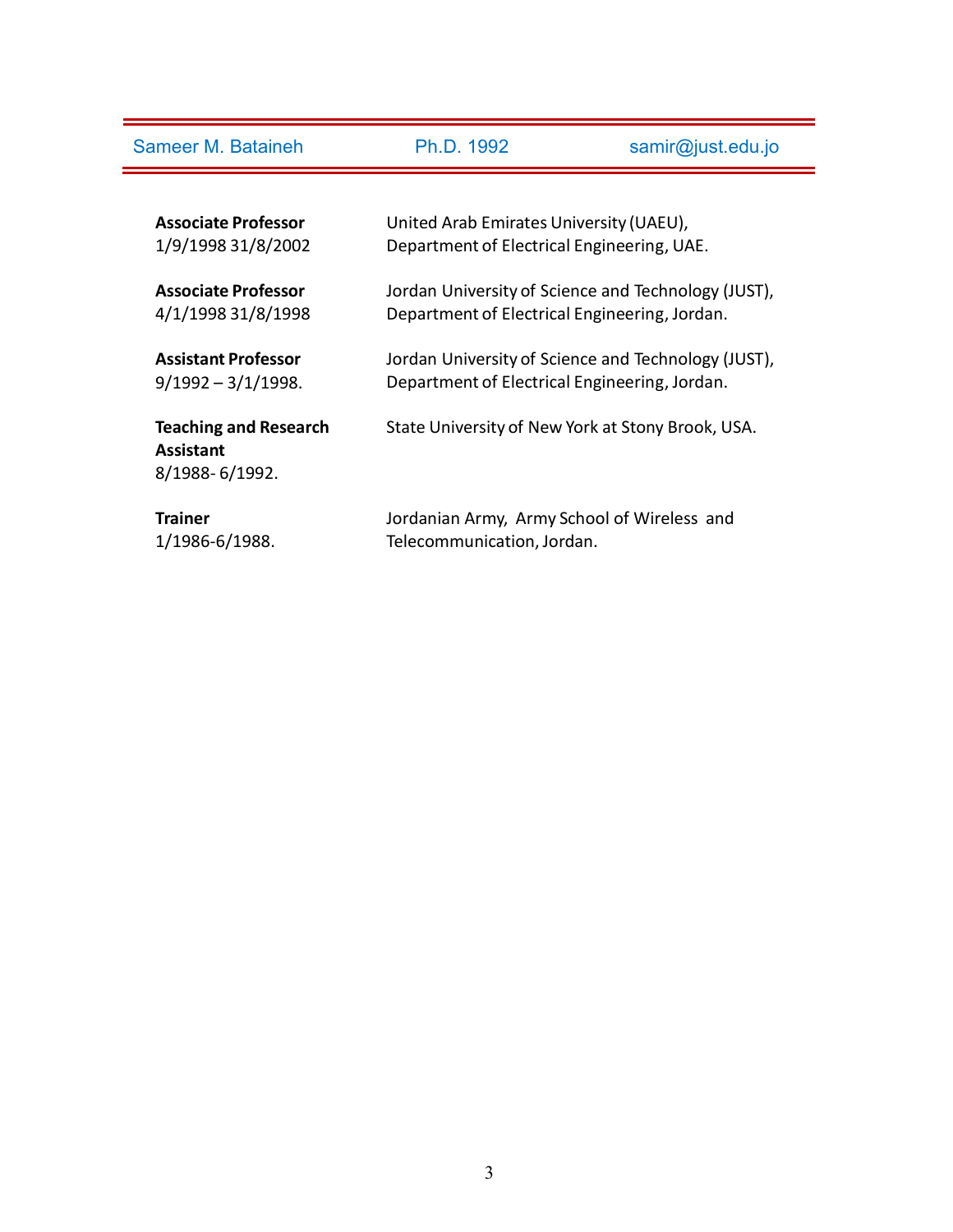#### **II.2 ADMINISTRATIVE EXPERIENCE**

#### **Dean**

9/2014- 9/2016 *Faculty of Graduate Studies at Jordan University of Science and Technology*

Dean Faculty of Graduate Studies at Jordan University of Science and Technology. During the two years I was in the office I have accomplished the following:

- 1. Faculty of Graduate Studied become the first Paperless College at the university.
- 2. We have worked into two major projects under the umbrella of Faculty of Graduate Studies Reform. We proposed a new organizational chart that adopts the most recent common functions of the graduate studies at comparable universities. In addition, the new organizational chart deletes all repetitive functions by other departments or units to simplify the process for the students and minimize many tasks execution time. The new chart gives more identity for the Faculty of Graduate Studies.
- 3. I have introduced anew well-organized procedure for the MS thesis process which contains three major phases (SAGES). In addition, a new well-specified assessment procedure to promote the quality of the theses. For that we introduced a totally new approach to almost all steps of thesis process and new forms: STAGE 1: Thesis Proposal Submission.

STAGE 2: The Candidacy Qualification Examination (CQE).

STAGE 3: Thesis Defense.

Graduate Studies Steps

Thesis Procedures Flow Chart

Form A: Thesis Proposal Form

Form B: Thesis Proposal Evaluation Form

Form C: Candidacy Qualification Form

Form D: Candidacy Qualification Examination Form

Form E: Thesis Defense Evaluation Form

A new booklet which includes all steps was approved by the dean's council. Accordingly, we have made a major change for the rules and regulations of the Faculty of Graduate Studies to address the new changes.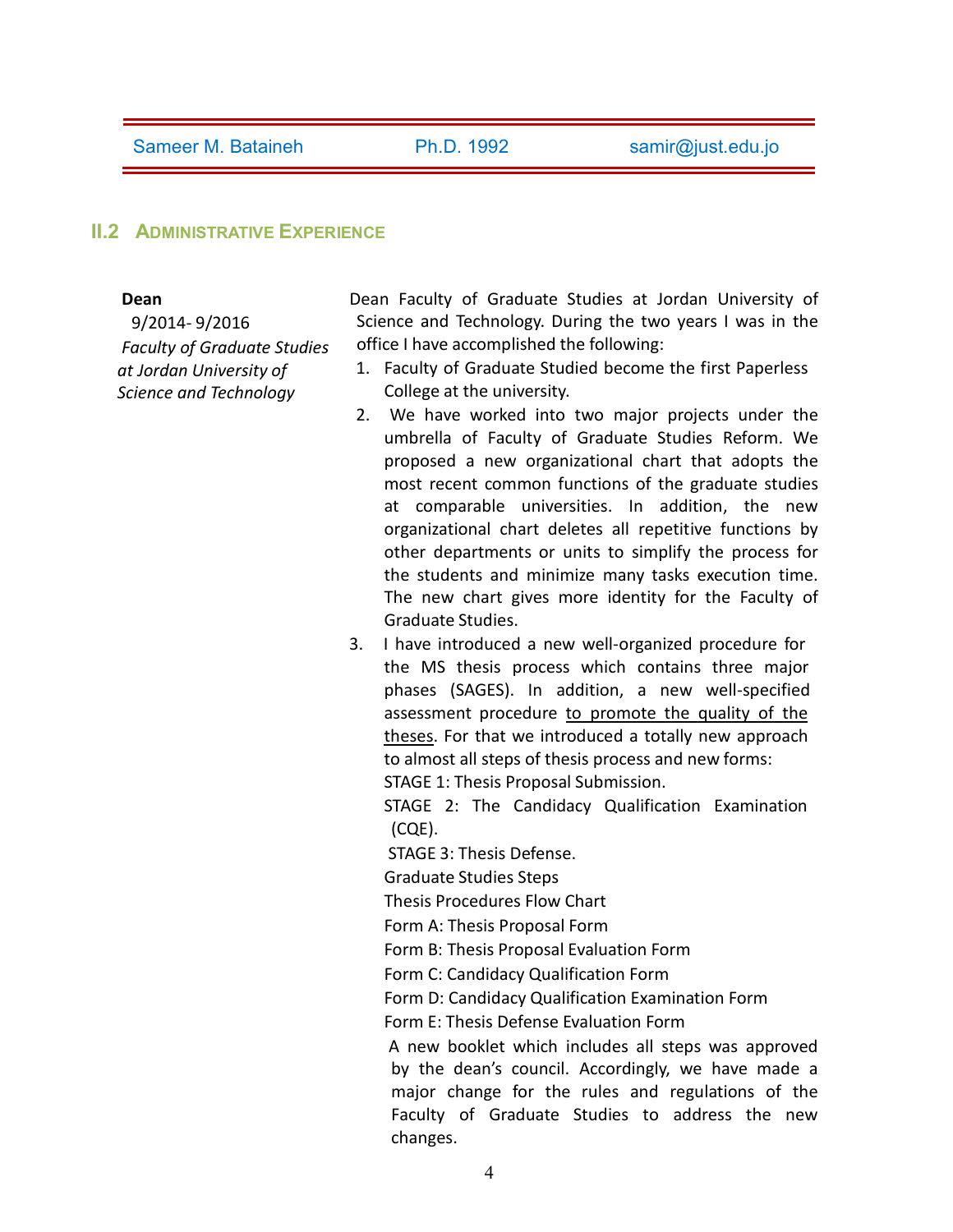| <b>Sameer M. Bataineh</b>                            | Ph.D. 1992                                                              | samir@just.edu.jo                                                                                                                                                                                                                                                                                                                                                                                                                                       |
|------------------------------------------------------|-------------------------------------------------------------------------|---------------------------------------------------------------------------------------------------------------------------------------------------------------------------------------------------------------------------------------------------------------------------------------------------------------------------------------------------------------------------------------------------------------------------------------------------------|
|                                                      | considered for university competition.<br>worldwide competition.        | 4. In addition, we proposed a yearly competition<br>workshop in which we will select the best three theses<br>in the university. Each college has to make its own<br>selection to nominate the best MS thesis to be<br>5. We also joined the 3MT University Group and we asked<br>also the colleges to nominate the best 3 3MT videos.<br>There will be a selection process to select the best 3MT<br>video in the university to participate in the 3MT |
| <b>Acting Dean,</b>                                  |                                                                         | Acting Dean in addition to an Associate Dean for Academic                                                                                                                                                                                                                                                                                                                                                                                               |
| 9/2012-9/2013                                        | Affairs at the Faculty of Information Technology at UAEU.               | 1. A remarkable achievement was to propose a 4 new                                                                                                                                                                                                                                                                                                                                                                                                      |
| <b>Faculty of Information</b><br>Technology at UAEU. | programs. The<br>college towards the new programs.<br>the track option. | were<br>internationally<br>programs<br>evaluated and strongly recommended and praised by<br>the three internationally recognized experts in the<br>field. The programs were adopted by the College and<br>now you can see that there is a transform in the<br>2. In addition, I proposed a revolutionary change in the<br>structure of the college by introducing a department<br>structure to host the proposed programs rather than                   |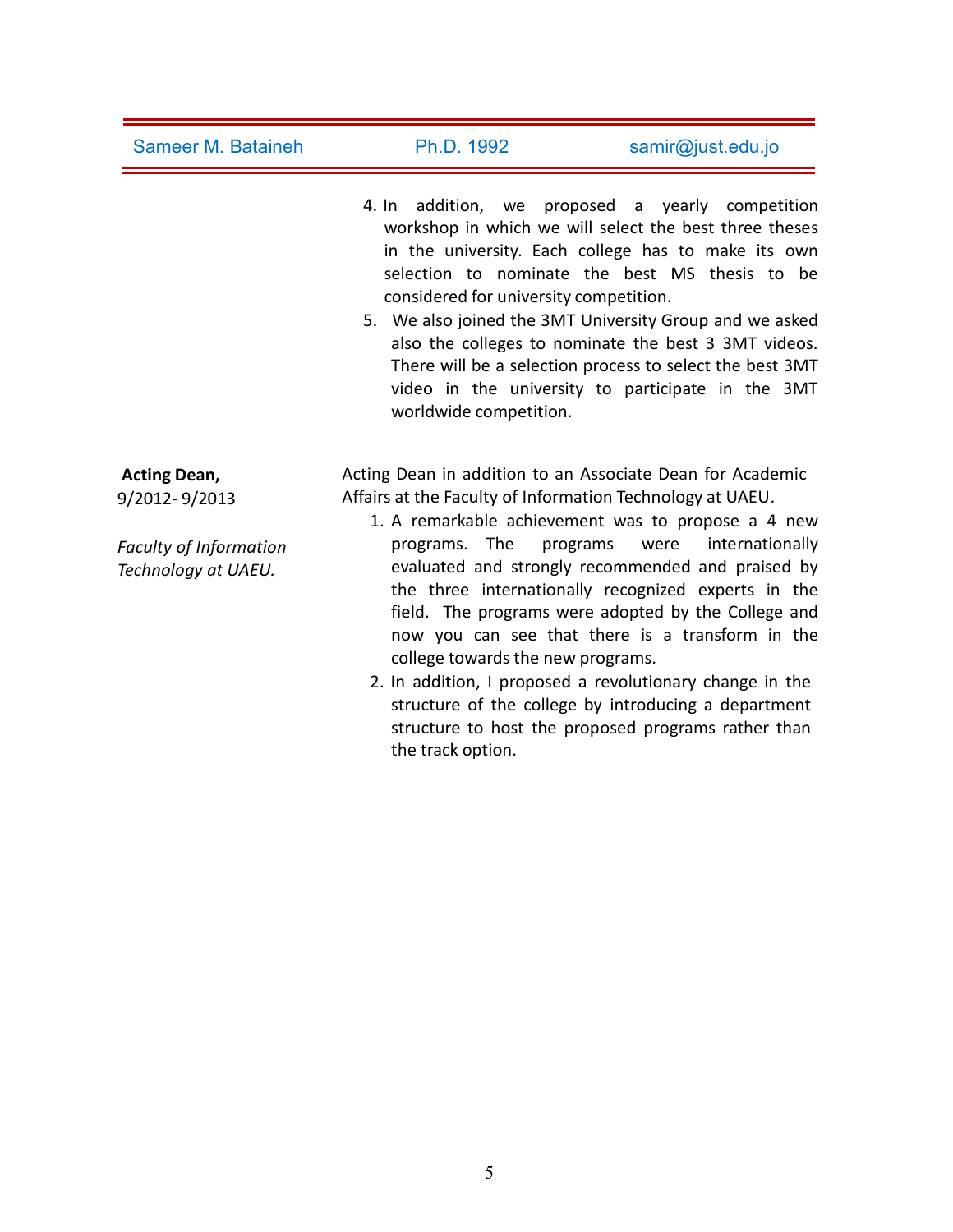**Associate Dean and Head of Promotion Committee.**

2/2010-9/2012

*Faculty of Information Technology at UAEU.*

During the two and a half years, I have been a Professor and Associate Dean for Academic Affairs at the Faculty of Information Technology at UAEU, I have made significant contributions to FIT and have been involved in all of its major activities and initiatives. I therefore have a deep knowledge of the college, its people, programs, initiatives, challenges and opportunities. Moreover, I have a strong sense of how the college can reach the next level of excellence, and I am excited by the possibility of being able to work with my colleagues in FIT, with colleagues from other units in the university, with our administration, and with our students and stakeholders to help FIT to move forward significantly in the coming years.

**Program Manager** 7/2008- 1/2010 *Khalifa University, UAEU* In 2008, I was the founding director of the foundation program at Khalifa University of Science, Technology and Research (KUSTAR), now Khalifa University. I interviewed and hired about 29 faculty members, instructors and administrators, and started the program in fewer than 8 weeks. The program was targeted to begin in the first week of September 2008 and the job was assigned to me on July 2, 2008. This was summer vacation time, when it was extremely hard to communicate and find available, qualified faculty and staff. However, everything went well and I managed to meet the deadline.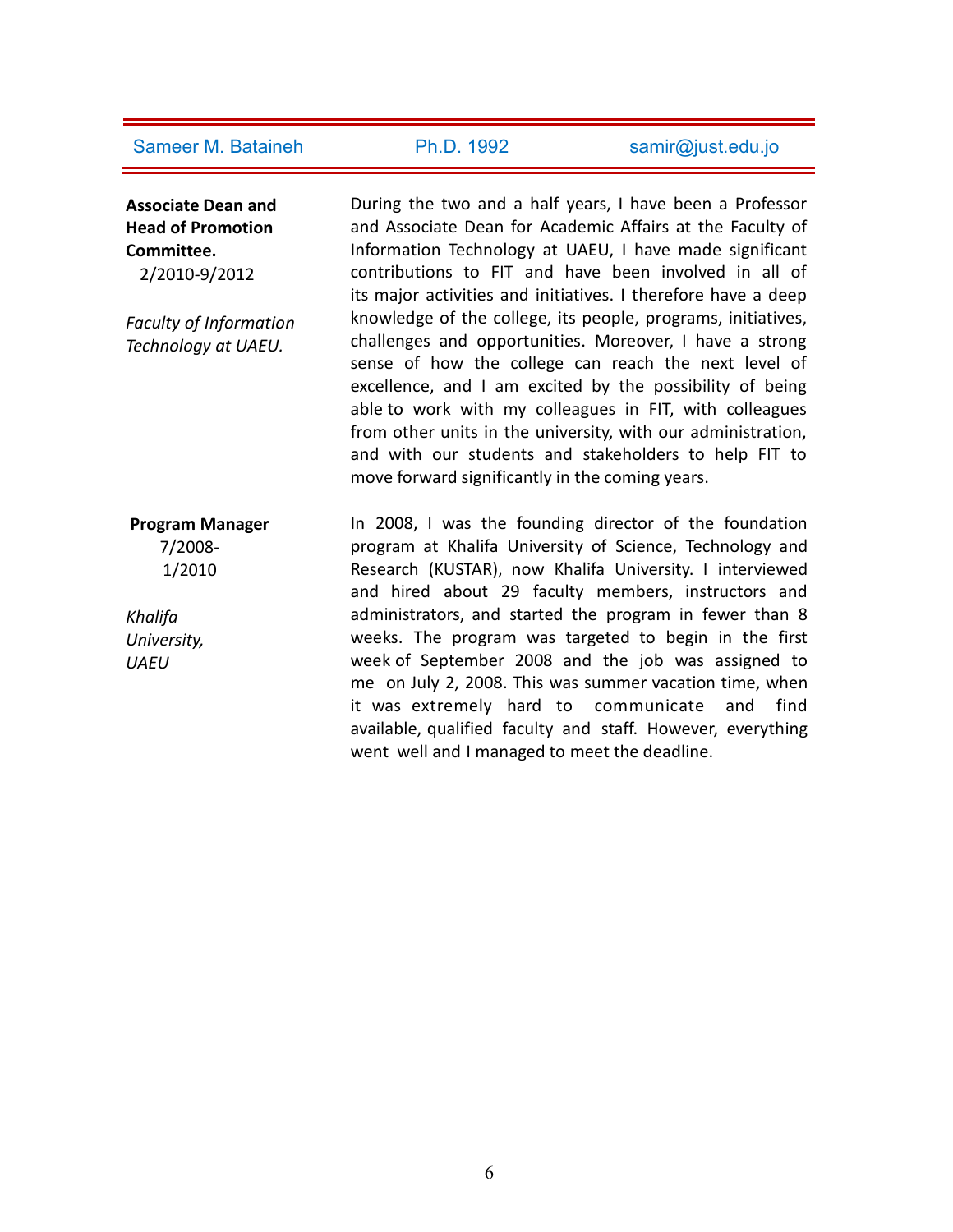**Head of Dean's Executive Committee** 2006-2008 I initiated a cooperative effort among all the deans and department chairs of computer and information science and technology from universities throughout Jordan. The initiative led to the forming of an executive committee for all IT deans in Jordan. I was elected to head the executive committee. The main objective of the committee is to unify the effort of all academic institutes and interact with the government and the industrial partner to modify the curricula to answer the national need and to meet the international standard. The committee also should interact with other Sister colleges in Arab countries through the Association of Arab Universities to synchronize, consolidate and exchange our knowledge and efforts in the field of information Technology. As an outcome of our efforts in the executive committee, we were able to register Jordan information and computer community as a first member in the Society of the Colleges of Computing and Information which operates under the Association of Arab Universities. Several Arab countries adopted the idea and joined the Society of the Colleges of Computing and Information.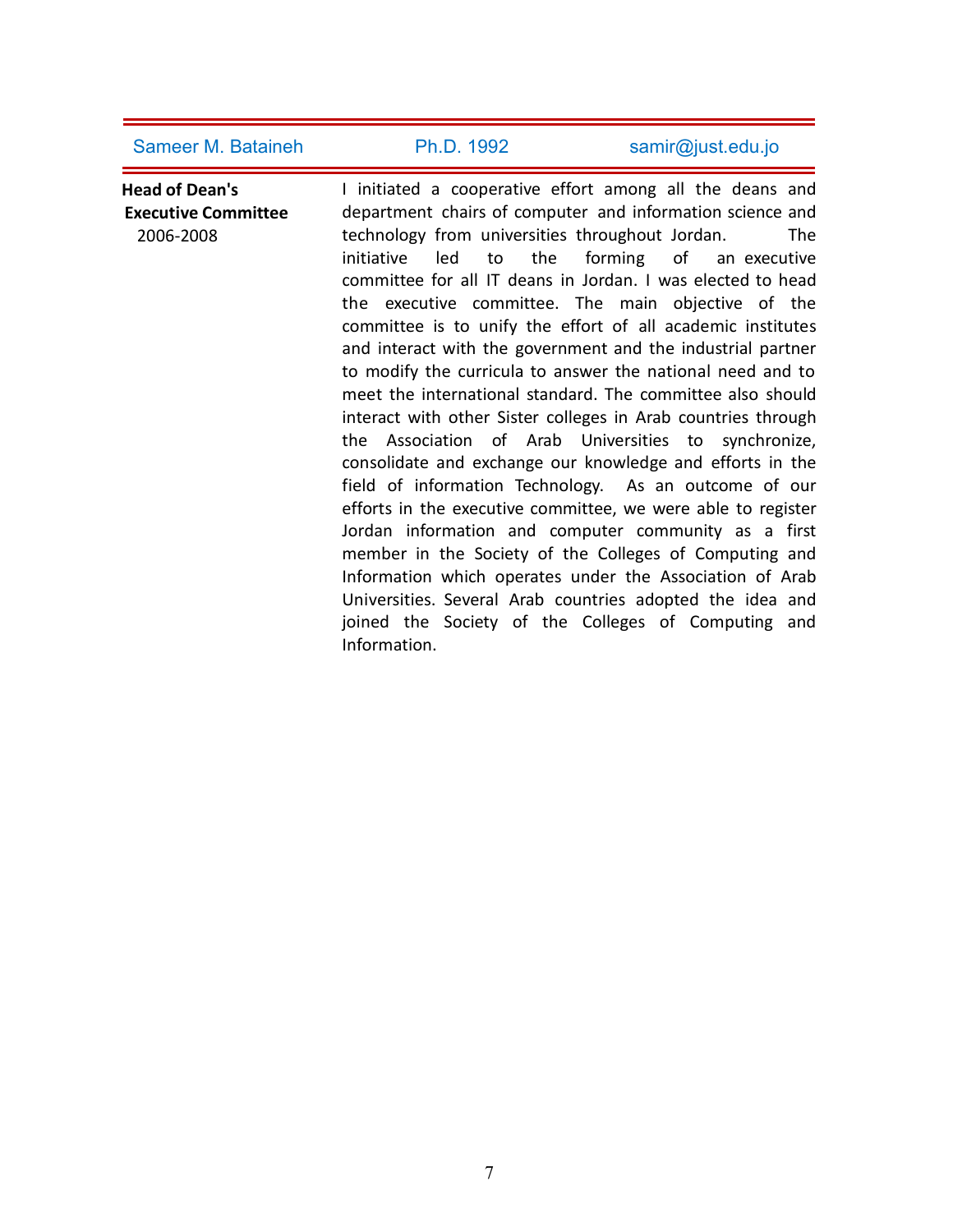# **Dean**

2004-6/2008

*College of Computer and Information Technology, Jordan University of Science and Technology* During 2 0 0 4 -2008 I served as Dean of College of and Information Technology (CCIT) at Jordan University of Science and Technology (JUST). With over 60 faculty members, over 2000 undergraduate students and about 250 graduate students at that time, the CCIT is considered one of the largest colleges at JUST. The college had five departments: Computer Engineering, Computer Science, Computer Information Systems, Network Engineering and Security and Software Engineering. The CCIT has 7 undergraduate programs and two master's programs. In addition to my key role of overseeing the student progress and developing and implementing academic activities, the college was in charge of running all on-line entrance placement tests for new students and executing and managing all on-line exams for all colleges at JUST. Moreover, the CCIT in collaboration with the registrar's office ran and managed the registration for over 22,000 students for three semesters per year (including summer). So I also had to manage a team of about 50 lab engineers and programmers distributed over 20 labs throughout the campus in order to execute such a huge and highly critical task.

| Chairman                                                                                    | Chairman of the Computer Engineering Department                                                                                                                                                                                                                                                                                                |  |
|---------------------------------------------------------------------------------------------|------------------------------------------------------------------------------------------------------------------------------------------------------------------------------------------------------------------------------------------------------------------------------------------------------------------------------------------------|--|
| 2002-2004                                                                                   | at                                                                                                                                                                                                                                                                                                                                             |  |
| <b>Computer Engineering</b><br>Department<br>Jordan University of<br>Science and Technology | Jordan University of Science<br>and<br>Technology.<br>The undergraduate enrollment in the Department<br>is about 600 students. The graduate program offers<br>Master of Science (M.S.) in Computer Engineering.                                                                                                                                |  |
| <b>Key Committee</b><br>Member<br>1997-1998                                                 | A key member of a committee Chaired by the<br>University Vice Chancellor at Jordan University of<br>Science and technology (JUST) to establish the<br>College of Computer and Information<br>Technology (CCIT) at JUST. I played a primary role<br>in convincing the university administration to adopt<br>the idea and establish the college. |  |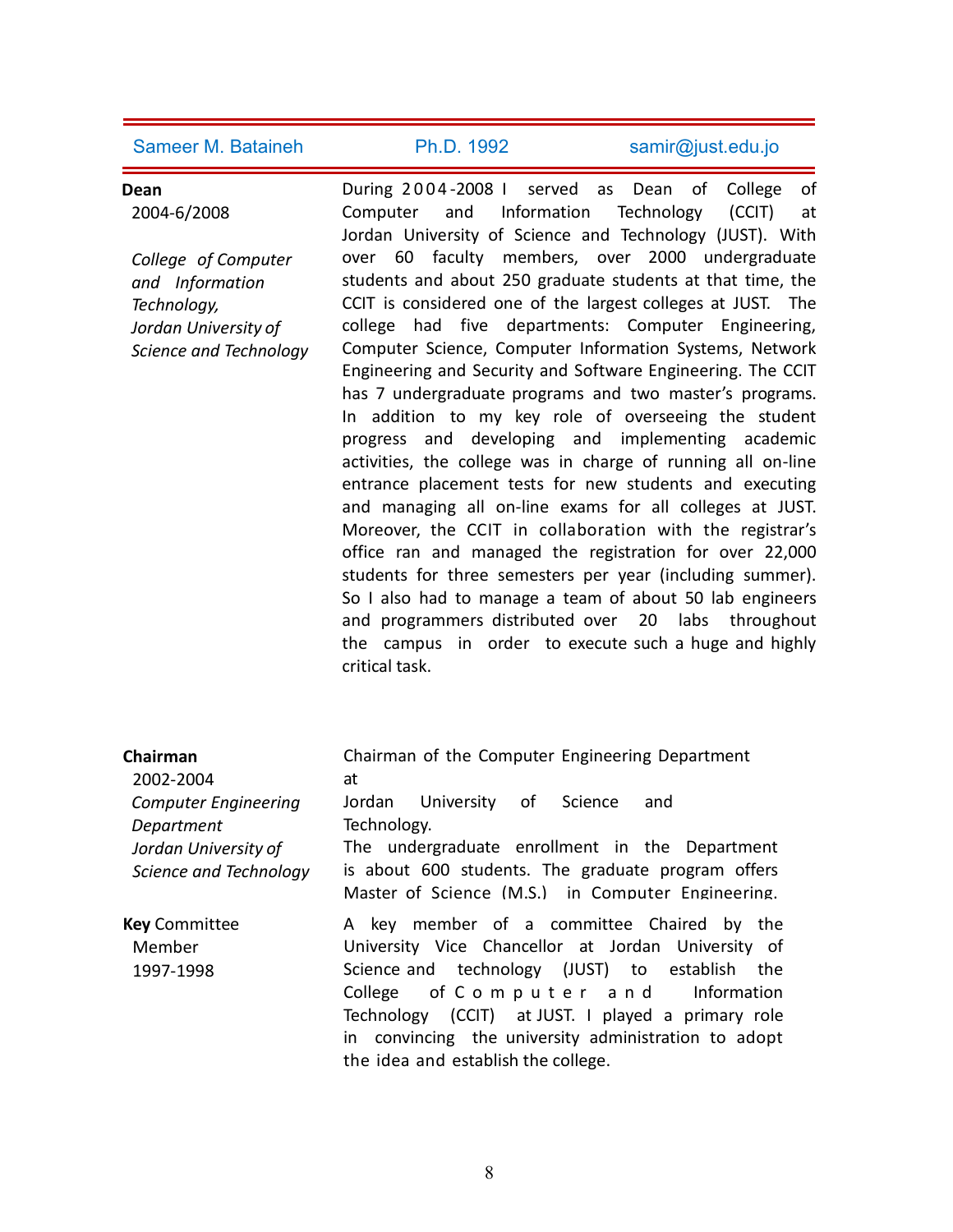| Sameer M. Bataineh                                            | Ph.D. 1992                                                                                                                        | samir@just.edu.jo |
|---------------------------------------------------------------|-----------------------------------------------------------------------------------------------------------------------------------|-------------------|
| <b>Head of Computer</b><br><b>Branch</b><br>1994-1996         | Head of Computer Branch at the Department of<br>Electrical Engineering at Jordan University of Science<br>and Technology, Jordan. |                   |
| <b>Chair and Co-Chair</b><br>of International<br>Conferences. | Abu Dhabi 2000, Jordan 2006m Al Ain 2012.                                                                                         |                   |
| <b>Army Officer</b><br>1986-1988                              | Lieutenant: Trainer in the Jordanian Army.                                                                                        |                   |

# **II.3 COMMITTEES: UNIVERSITY WIDE MANAGEMENT RESPONSIBILITIES AND EXPERIENCE:**

# **II.3.a National Level (Examples)**

| <b>Appointed By:</b>                                               | <b>Role and Responsibilities</b>                                                                                                                                                                                                 |  |
|--------------------------------------------------------------------|----------------------------------------------------------------------------------------------------------------------------------------------------------------------------------------------------------------------------------|--|
| Minister of Higher<br><b>Education and</b><br>Scientific Research. | A committee is assigned to review and set<br><b>Chair:</b><br>accreditation<br>criteria<br>for<br>the<br>computer<br>engineering major to all universities in Jordan.                                                            |  |
| Minister of Higher<br><b>Education and</b><br>Scientific Research. | <b>Chair:</b> A committee to set the competency exam for all<br>universities in Jordan (Private and Public) in the<br>computer engineering major.                                                                                |  |
| Minister of Higher<br><b>Education and</b><br>Scientific Research. | <b>Chair:</b> A committee to set the body of knowledge<br>for the computer engineering field to be used<br>as a reference by the accreditation committee<br>members to grant accreditation for Computer<br>Engineering programs. |  |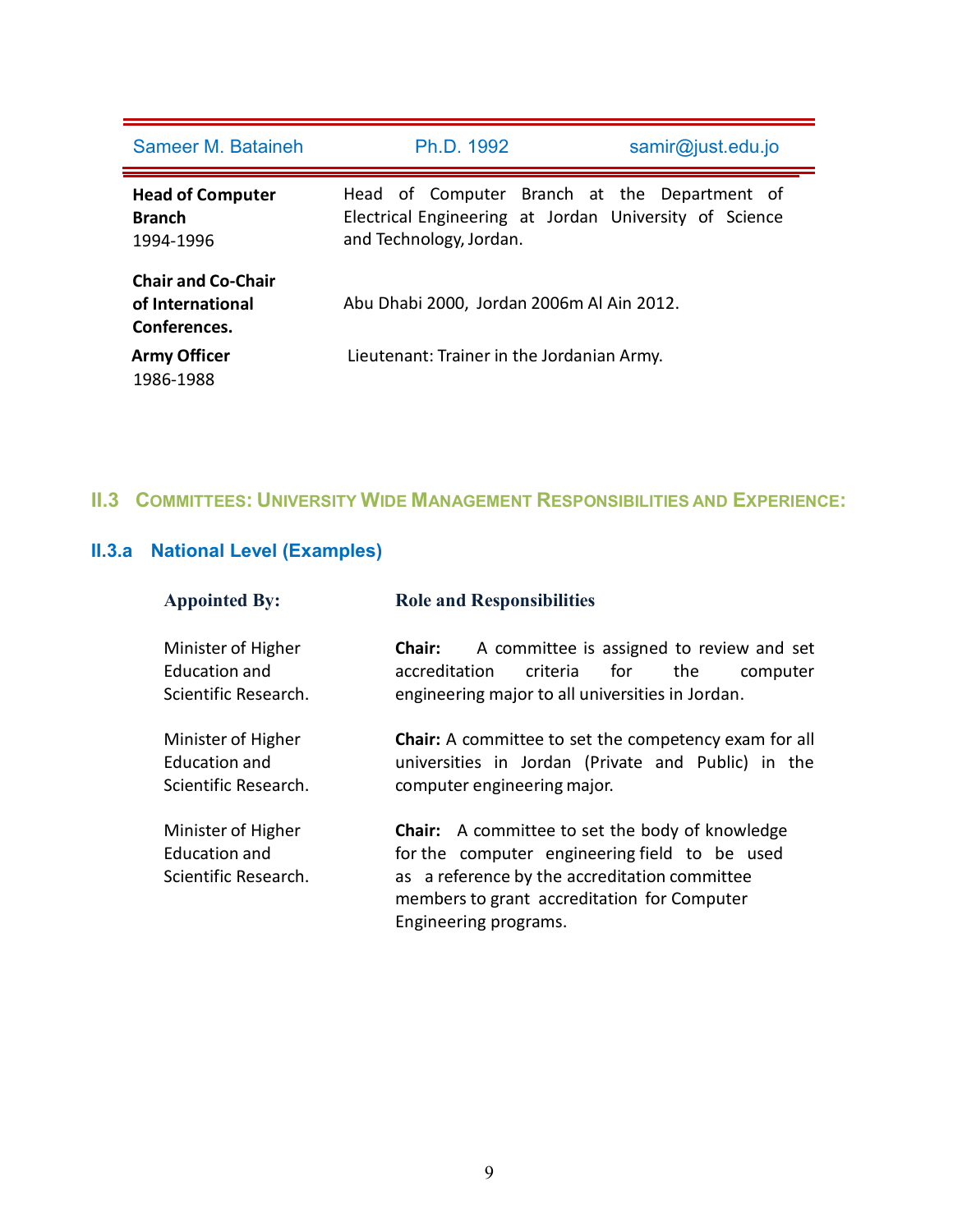Sameer M. Bataineh Ph.D. 1992 [samir@just.edu.jo](mailto:samir@just.edu.jo) Minister of Higher **Member:** Education and Scientific Research. **Member:** An "Opening" (initial) National Scientific Chaired by the Ministry of Higher Education Research Support Fund Committee. The committee is and Scientific Research Secretary General. I was the national representative of the Computer and Engineering fields in the committee. The committee yearly budget is about 15 million JD (78 AED Million). Being the first (initial) committee , we had to set all bylaws of the Scientific Research Support Fund in terms of Project/proposal review and evaluation,<br>Selection process, Proposal approval process and criteria, Research areas and activities, Research priorities, Grant management, Affiliated universities role and responsibilities and Reporting requirements. Director of National **Member.** The committee was Chaired by the Center of Human Resource Director of National **Member.** The committee was Chaired by the<br>Center of Human President of Yarmouk University, a former government<br>Resource Minister. The committee was asked to develop and<br>Development in Jordan. write a President of Yarmouk University, a former government Minister. The committee was asked to develop and write a Higher Education Indicators (HEI) report in collaboration with the Canadian International Development Agency (CIDA). The purpose for developing the report was to create KPIs for the policy-making process in the higher education sector and to establish national benchmarks comparable with international indicators. Minister of Education **Member**. Member of the general assembly consortium of the national committee for science, culture and education. The Consortium is chaired by the Minster of Education. The committee activities is

Scientific Organization (ALECSO)

coordinated with Arab League Educational, Cultural And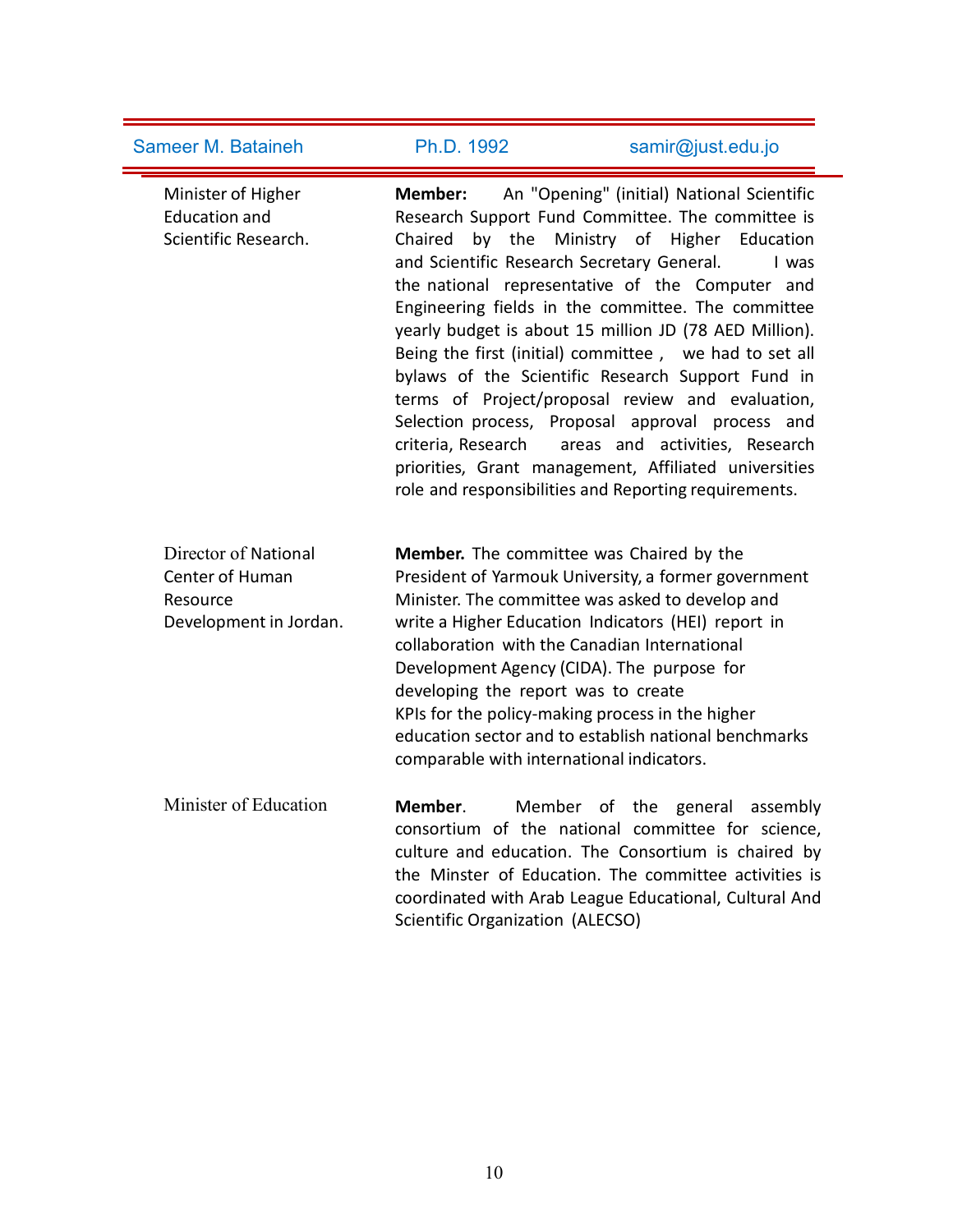| Sameer M. Bataineh                                          | Ph.D. 1992                                       | samir@just.edu.jo                                                                                                                                                                                                                                      |
|-------------------------------------------------------------|--------------------------------------------------|--------------------------------------------------------------------------------------------------------------------------------------------------------------------------------------------------------------------------------------------------------|
| Minister of Higher<br>Education and<br>Scientific Research. | Member.<br>inctitutions for lordan and tho world | A committee to<br>lay<br>down<br>the<br>recognition policy of distance learning institutions.<br>The policy is to be adopted by the Ministry of<br>Higher Education to be used as a benchmark and a<br>reference to recognize the distance<br>learning |
| Minister of Education                                       | oducation                                        | <b>Member.</b> Member of the executive committee of<br>the national committee for science, culture, and                                                                                                                                                |
| Minister of Education                                       |                                                  | <b>Chair.</b> A committee to review and monitor the<br>process of introducing the computer in teaching the<br>Arabic language (mainly Arabic grammar) for all<br>levels from third to twelve grades and study the first                                |

# **II.3.b University level (JUST)**

- A member of the steering committee for the Information Technology Affairs.
- A coordinator for the committee to develop a pointing evaluating system for the faculty members of the university and to review the existing system.

year Arabic courses at the Jordanian Universities

to guarantee smooth coherent transition.

- A member of on line registration committee.
- Faculty of engineering representative in the university council 1993.
- Faculty of engineering representative in the university council 1995.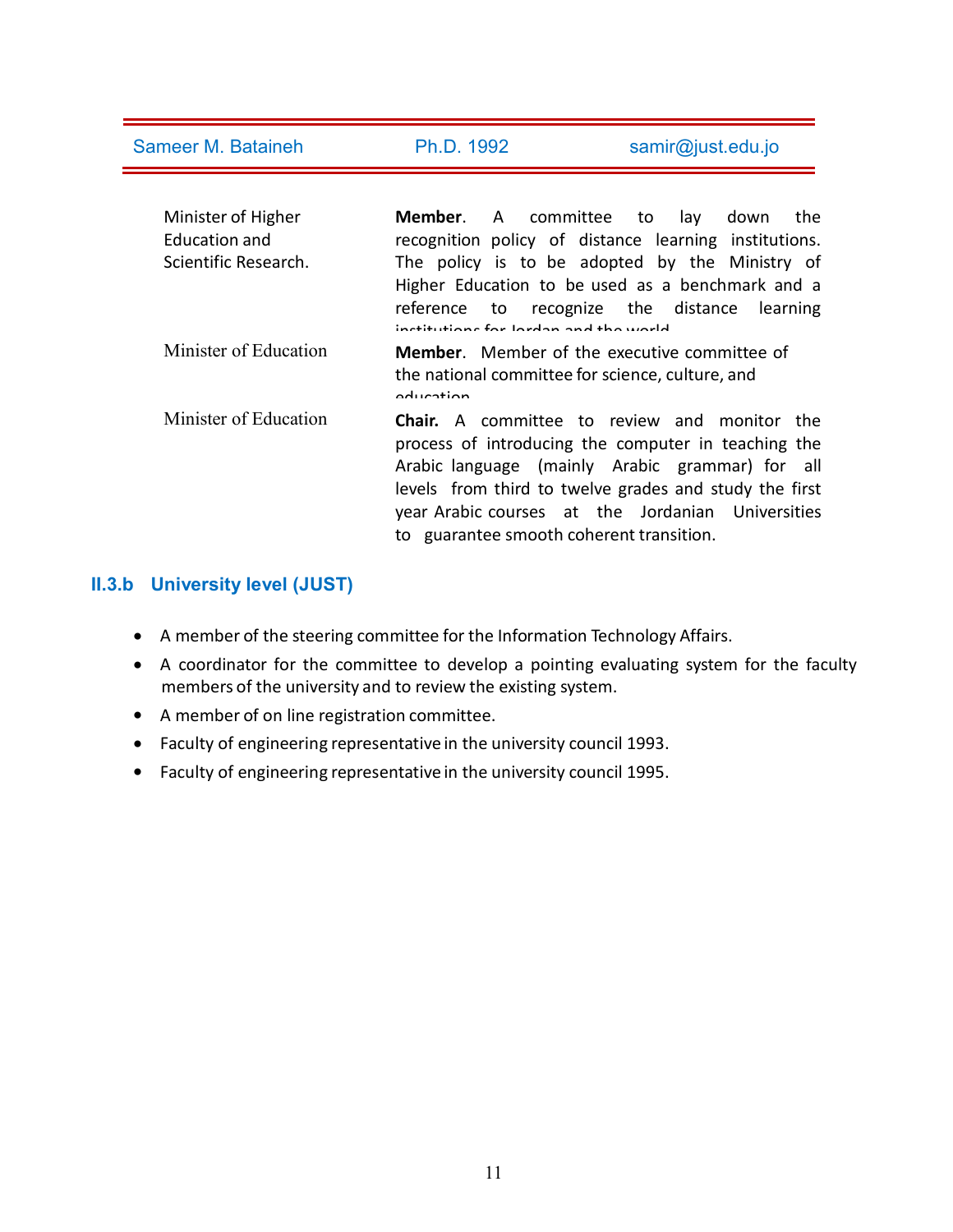- A consultant for the club of opinion and counter opinion
- A consultant for the Computer Community Club.
- University classes schedule committee.
- A Consultant for the scientific Research Development Club.

# **II.3.c Faculty Level:**

- An Invited External member in the faculty council of the college of information Technology College at Yarmouk University.
- Faculty council 1996/1997.
- College representative in the college of higher education council.
- Graduate studies committee 2004-2003.
- Scientific Research Committee.
- Coordinator for a technical committee to develop and update the college senior project policy.
- Student's affairs committee.
- Coordinator for graduate studies committee.2004-2005.
- A member of ABET accreditation committee (United Arab Emirates University, Department of College of Information Technology).

# **II.3.d Department Level**

- A member of ABET accreditation committee (United Arab Emirates University, Department of Electrical Engineering).
- Coordinator of Graduate Studies and Scientific Research Committee.
- Laboratories Development Committee.
- Coordinator of the Appointment and Promotion Committee.

# **II.3.e Community Services:**

- A workshop on Y2K problem for Jordan Petroleum Refinery Company.
- A workshop on Y2K problem for Jordan Civil Aviation Authority.
- A workshop on Y2K problem in the Interior Ministry.
- A program about the Internet and its social impact on the Jordanian TV, main channel.
- Participated in on line program about the research in the Arab world, Aljazeera Main channel.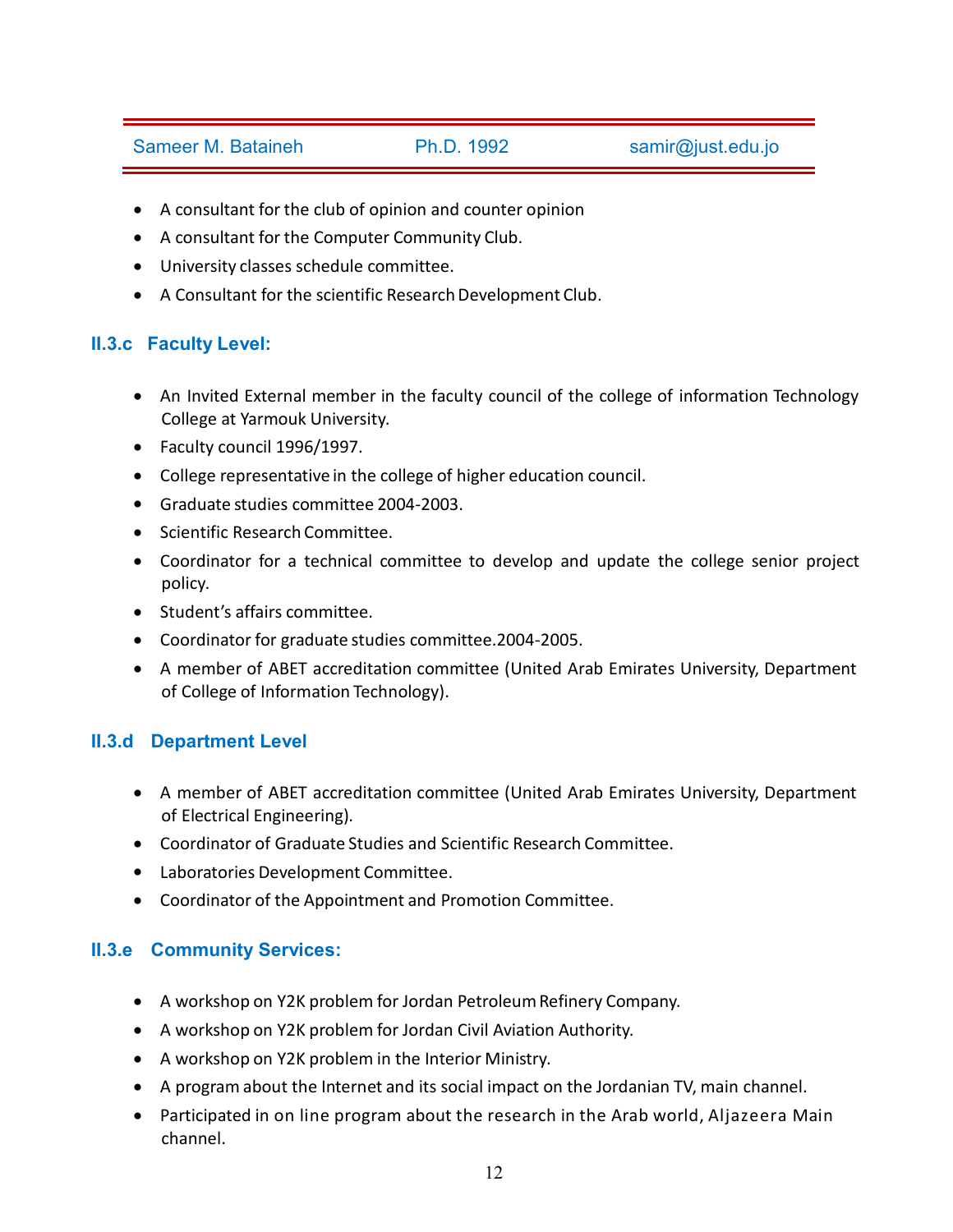Participated in on line program about the women and research in the Arab world, Aljazeera Main Channel.

## **II.4 PROFESSIONAL EXPERIENCE**

## **II.4.a Examples of Projects :**

- Chairing a Task Force consists of 3 professors and 14 computer scientists and 5 managers to handle the Y2K problems in the campus of United Emirates Arab University. This included reviewing all systems used in finance department, personnel department, and health information system installed in the University Hospital, registration system and all workstations, PC and other computing devices. Two international companies have proposed to do the similar work and asked for 1.5 million UAE Dirhams. It was not easy to approve that our task force to do the job until after I made a presentation to Sheik Nahayan Bin Mubarak, Minister of Higher Education, and the minister of communication, then they approved that we do the Job not the International companies. After investigating all the systems and the application and procedures used we managed to gain success, which was beyond expectation.
- Design and write a filter using JAVA language to be placed on the server which is capable of blocking all dirty pictures and replace them from a pool of pictures. The filter can also replace any selected "dirty" word by set of selected symbols. Therefore, it is unlike a regular proxy or a firewall, its function is not just blocking undesired sites, but it can modify, clean, and reproduce the incoming html files.
- Developed an intelligent file conversion engine that is capable of recognizing a finite set of predetermined file formats and converting them into a single output format
- Design, simulate and send to fabrication and ALU that can handle 128 operations on a 40-pin package.
- Developed a fully secured package for paperless lab operations.
- Designing, implementing a system that enables Deaf people to talk over the phone. This includes using voice to Text software development tools.
- A complete circuit has been designed that enables student to register using their mobiles. This includes designing and writing all or required software to enable a mobile phone to communicate with the university database and execute an automatic SMS replay. The system maintains a file with all incoming and outgoing message as a record for authentication purposes.
- Designing and implementing a device for controlling electrical appliances includes light at homes using voice commands based on a computer based program. The system has the ability to control the device in two different ways. By clicking the command or by saying it.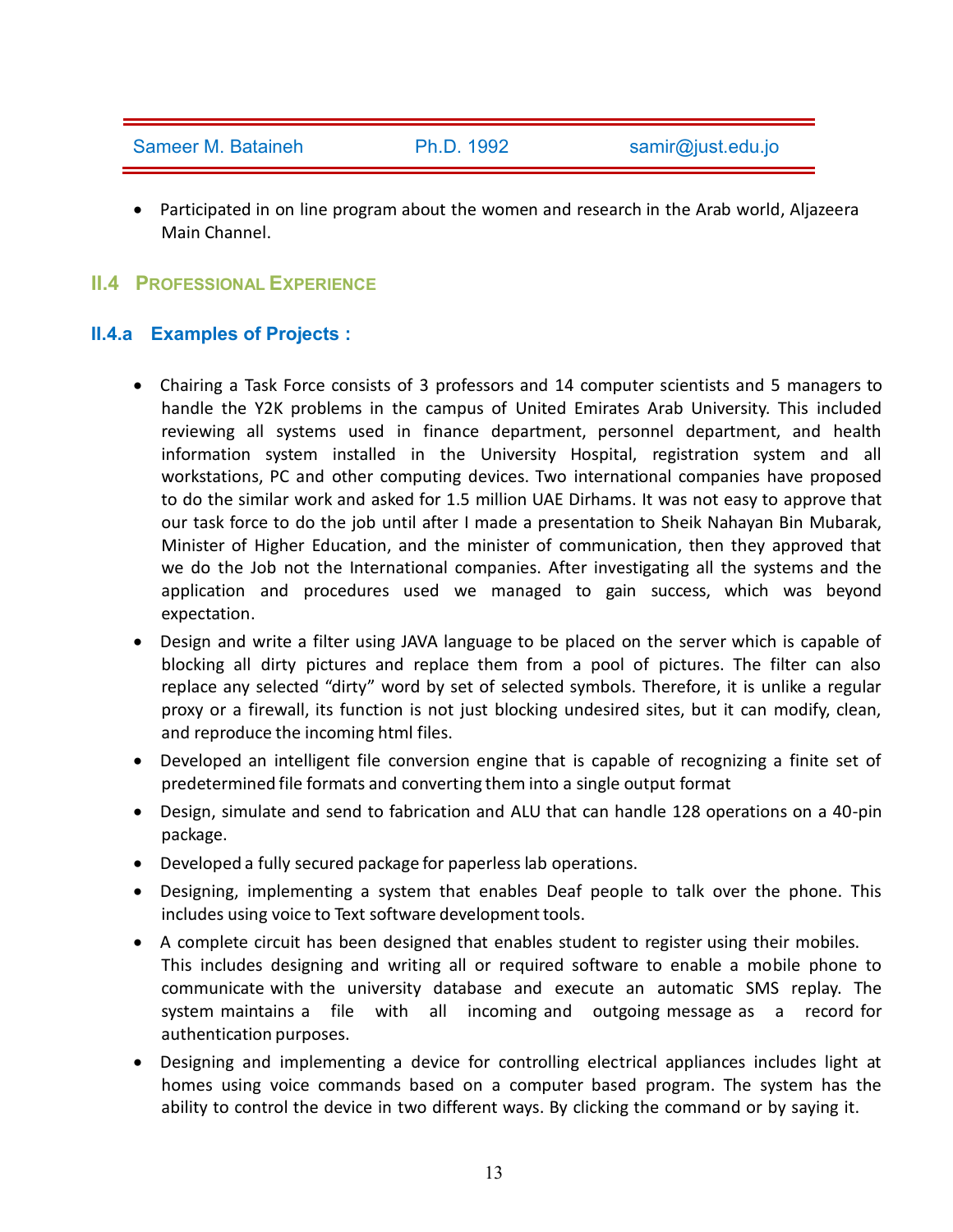This important for handicapped people as it enables them to have full control of their home's electric system without the need of the help of others.

# **II.4.b Educational Experience and Development:**

- Invited speaker by Qater University to lecture in a Computer Interface Workshop.
- Invited Speakers by many governmental and private institutions to lecture about various issues on computer system and computer applications.
- Chair of the first international conference on Digital Communication and Computer Application, 2006.
- Co-Chair an International symposium on Advanced Computational Technology, UAEU, Abu Dhabi 25-27/3/2000.
- A member of a committee to initiate a Computer Engineering Department in Jordan University of Science and Technology.
- A member of a committee to initiate the College of information Technology at Jordan University of Science and Technology.
- Participated in the Multimedia Seminar for integrating technology into teaching, organized by the UINSCO, held in American University at Beirut, Lebanon.
- Developing a short course on the Internet Security entitled "Computer and Internet Security: Hardware, Software, Internet and Intranet Issues for Effective Enterprise Systems Development. The course is offered to the IT managers, engineers, and computer scientist in the private as well as governmental sectors.
- Developing a short course on the E-Commerce Security entitled: E-Commerce Security: Practical Cryptography for Secure Internet Applications Date. The course is being offered to the E-commerce and L-commerce professionals and managers in either technical or business fields.
- With the Collaboration of Dassault Company (France), I have developed a complete full curriculum for software Engineering Track in the Department of Electrical Engineering at United Arab University.
- Designed, established, and put to production a complete software engineering laboratory. The laboratory is composed of 11 Unix Workstations (Sun) linked by an Ethernet network. The laboratory is equipped with the following CASE (Computer Aided Software Engineering) applications: UNIX Solaris and the Development tools which include: STP (Software Through Pictures), STP/OMT/UML (STP with Object Modeling Technique and Unified Modeling Language), C, C++, and Ada coding environment, ATTOL Test Tool, LOGISCOPE Quality Metric Tool, and the INTERLEAF Document Management Tool.
- Leading a team of 4 faculty members and 4 engineers to develop a complete content for several on line courses.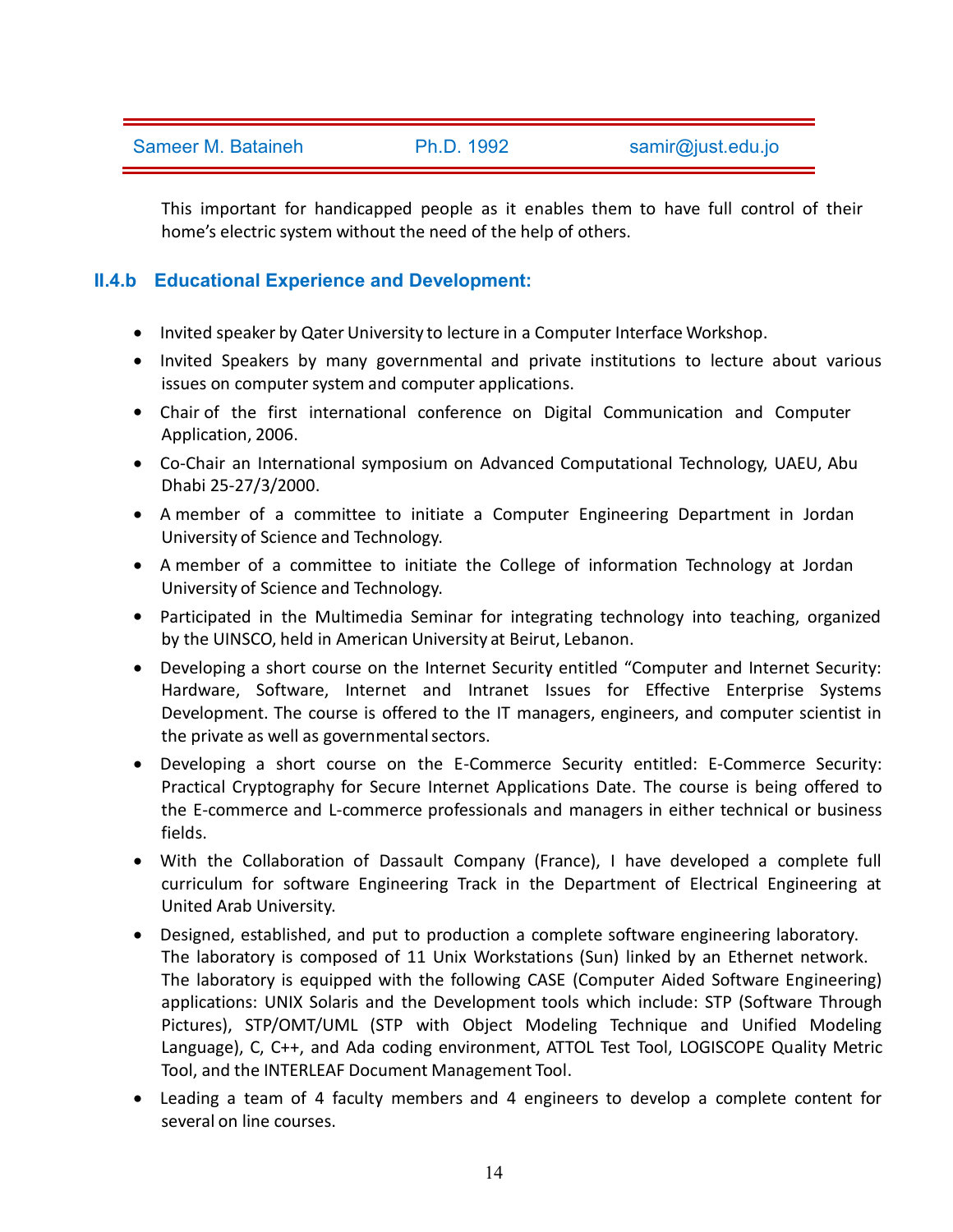• Supervising and helping 6 undergraduate students in writing articles about elearning; all the articles got accepted in the worldwide conference "education without border 2005", Abu Dhabi. In the even we met with two Nobel prize winner, president of Booing, x-prime ministers of Australia and Canadian education minister, vice president of Intel and president of Indian Telecom.

# **II.4.c Consultation:**

- Royal Jordanian Air Forces.
- Academic Company for consulting and Educating '"Saudi Arabia"

# **III. RESEARCH**

# **III.1 RESEARCH IMPACT AND PRODUCTIVITY.**

*I have published over 50 papers and book chapters. I am considered one of the founders of Divisible Load Theory (DLT) in the field of distributed systems, along with Robertazzi and Cheng. I published the fourth paper in this area. Now there are more than 5 books, hundreds of papers, and many patents in this area [\(http://web.ece.sunysb.edu/~tom/dlt.html#8895\).](http://web.ece.sunysb.edu/%7Etom/dlt.html#8895)) If we were to use the h-index of Microsoft Academic Research as a gauge, I would be classified among the top 1 percent of researchers in Jordan and among the top 1 percent of researchers in the UAEU in fields ofscience and engineering. I am indeed proud of my research achievements, most completed during my years as an academic in the Middle East. This experience is of great value in providing leadership to others who are asked to produce excellent research while also handling a significant load in administration, teaching and service.*

# **III.2 RESEARCH INTERESTS**

- Performance evaluation of fault-tolerant parallel sensor network systems (Cluster Computing).
- Scheduling in heterogeneous distributed systems where different paradigms of task are considered in fault free, fault-tolerant and faulty environments.
- Develop an analytical model to evaluate the distributed systems. The idea behind this research stems from the fact that most of the distributed systems, either implemented like CC-NUMA by SUN and SGI or under research, lack systematic mechanisms for their performance evaluation. They mostly rely on the benchmark simulation that has many problems and it is very subjective. Although there is some work to qualitatively, address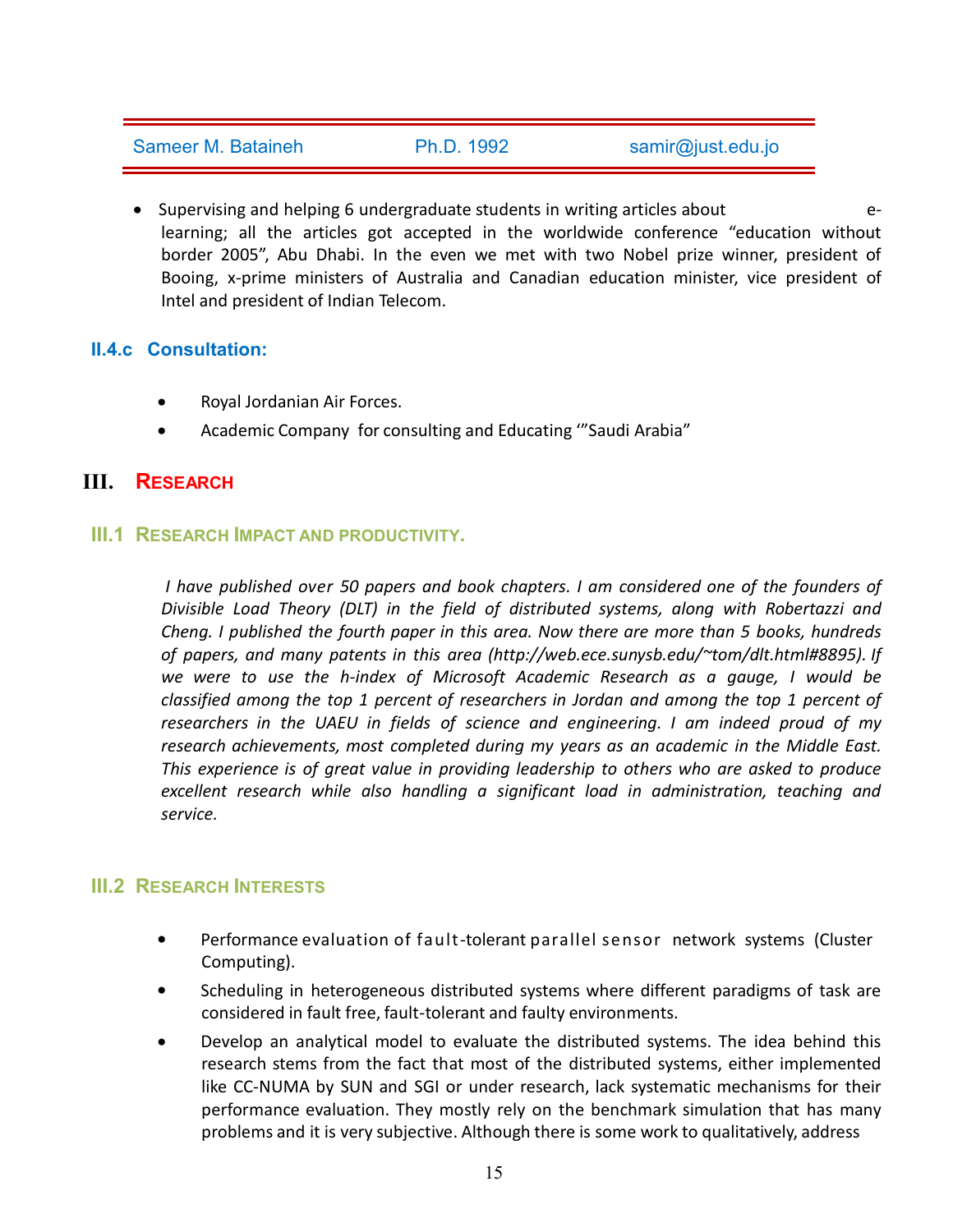the scalability problem, but still there is no approach to analytical solution. I strongly believe that the closed form solution is very difficult; however, it is visible to get an analytical solution in other forms.

- Develop (under the slogan "back to basics") a new coding technique that will make use of low utilization of the computing power of the microprocessor(s) to reproduce the code rather getting it form a storage device in lengthy loop of fetching cycles. The new coding is expected to drastically minimize the computer latency by reducing the number of memory cycles.
- Cryptography and Computer security in wired and wireless networks.
- Distributed Wireless Computing.
- Ad-Hoc, Wireless and sensor networks.

# **III.3 FUNDED RESEARCH**

- Towards E-Learning Teaching Methodology: Jordan University of Science and Technology Jordan.
- Distributed Virtual Memory System Design, Jordan University of Science and Technology Jordan.
- Performance Evaluation of Fault-Tolerant Multiprocessor and Network Systems United Arab Emirates University.
- An Optimal Load Sharing Strategy for Divisible Jobs in Fault Tolerant Cluster Computing United Arab Emirates University.
- Establish an e-learning educational, internetworking Center MEDA countries and EU.

# **III.4 CONFERENCE PAPERS, BOOKS and JOURNAL ARTICLES**

## **III.4.a Refereed conference proceedings**

- [1] *Bataineh,* S. and Robertazzi, T.G., "Distributed Computation for a Bus Networks with Communication Delays", Proceedings of the 1991 Conference on Information Sciences and Systems,The Johns Hopkins University, Baltimore MD, pp.709-714. 1991
- [2] *Bataineh,* S. and Robertazzi, T.G., "Ultimate Performance Limits for Networks of Load Sharing Processors'', Proceedings of the 1992 Conference on Information Sciences and Systems, Princeton University, NJ, March 1992.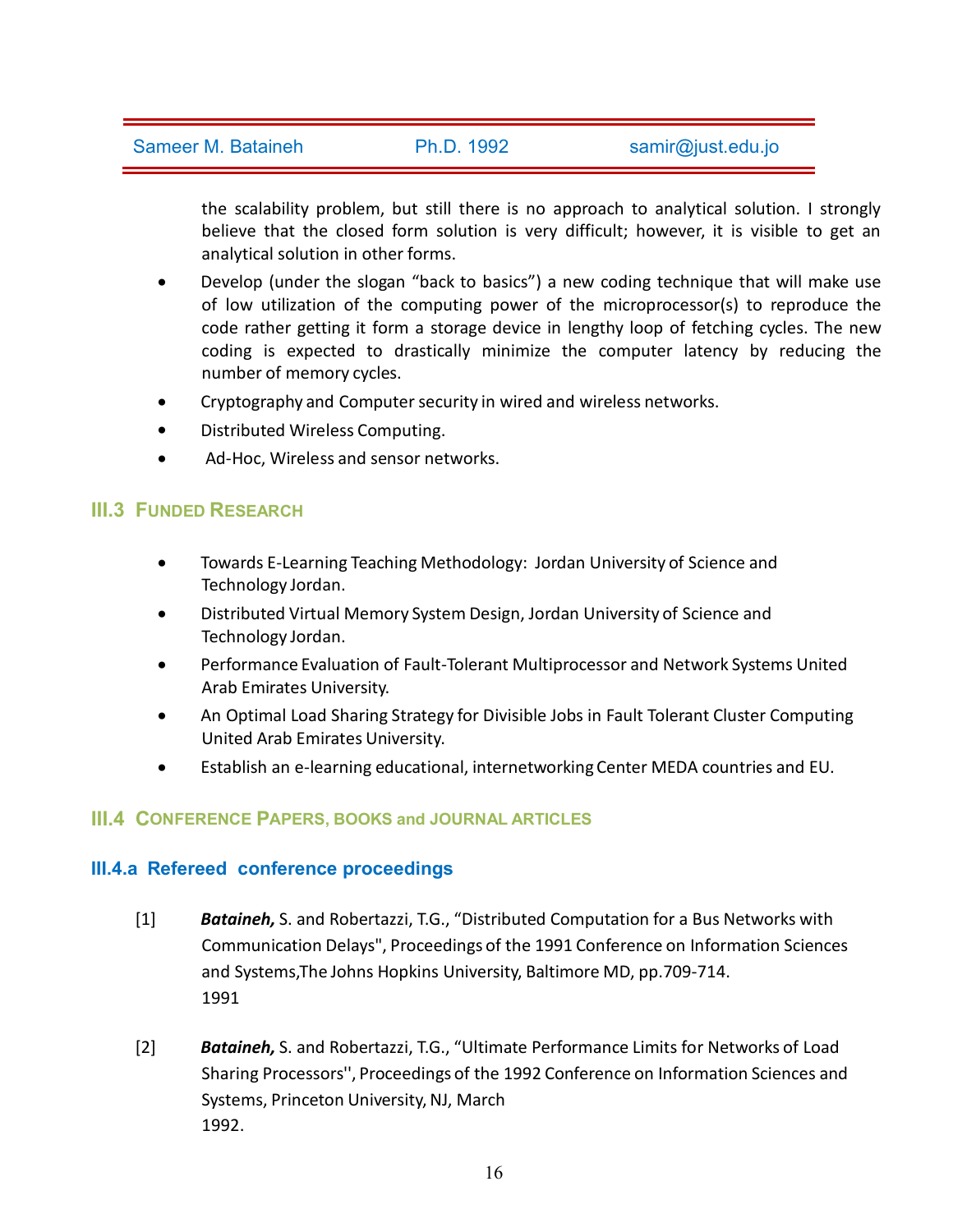- [3] *Bataineh*, S., "Analysis of Multihop Radio Path Communication Using Stochastic Manufacturing Network Model'', Proceeding of 33rd Science Week Auditoria of Aleppo University, November, 1993. 1993.
- [4] *Bataineh*, S., Hsiung, T and Robertazzi, T.G., "Closed Form Solutions for Bus and Tree Networks of Processors Load Sharing A Divisible Job", Proceedings of the 1993 International Conference on Parallel Processing}, St. Chrles, Illinois, August. 1993. 1993.
- [5] *Bataineh,* S., "Queuing Model to Analyze Intractable Loosely Coupled Multiprocessor systems'', Proceeding of the International Conference on Computer and Information System, Aug. 1994. 1994.
- [6] *Bataineh*, S., Al-Anbukey, A., and Al-Agtash, S., "Power Demand Prediction Using Fuzzy Logic'', Proceedings of the 1994 International Conference on Robotics, Vision and Parallel Processing for Industrial Automation, May 26-28, 1994. 1994.
- [7] Al-Anbukey, A., Al-Agtash, S., and *Bataineh*, S.,"Implementation of Neural Network to Unit Commitment", ICONIP 1994 : International Conference On Neural Information Processing, 1994.
- [8] *Bataineh,* S., and Al-Karaki, J., " Closed Form Solution for Response Time of Fault Tolerant Systems Based on Primary Site Approach '' International Conference on Electronics, Circuits, and Systems, ICECS'95, pp. 47-56. 1995.
- [9] *Bataineh*, S., and Robertazzi, T., "Stochastic Analysis of Manufacturing Network System '" International Conference on Electronics, Circuits, and Systems, ICECS'95, pp. 543-550. 1995.
- [10] Al-Ibrahim, M., *Bataineh*, S., and Irshid, M.," A New Fast Analog-to-Digital Counting Converter,'' Proceeding of the Third IEEE International Conference on Electronics, Circuits, and Systems (ICECS) pp. 912-916, October 13-16, 1996.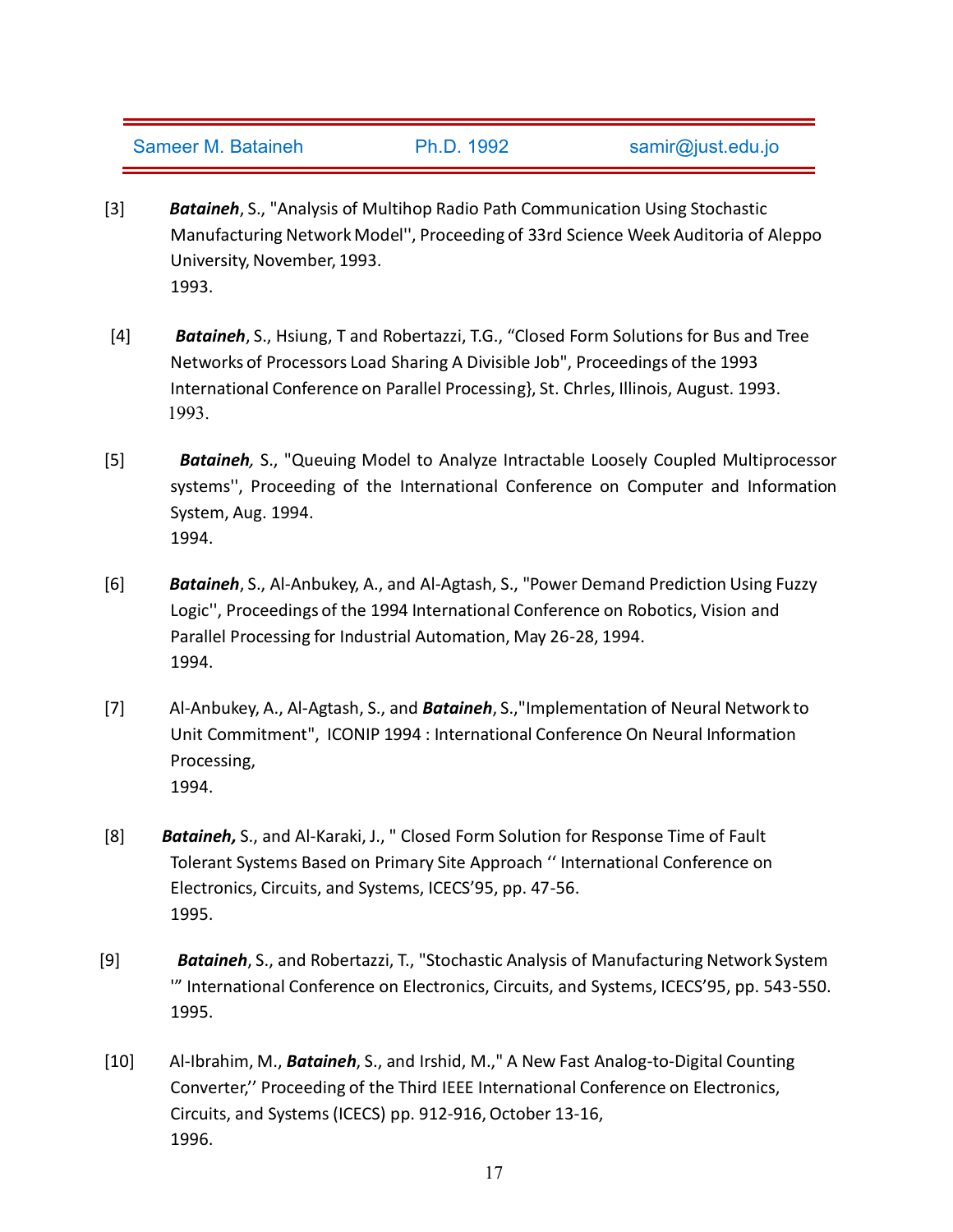- [11] *Bataineh*, S., "Towards Analytical Solution for the Optimum Finish Time in a Heterogeneous Distributed Systems", International symposium on Advanced Computational Technology, IS/ACT, 2000.
- [12] *Bataineh*, S., and Al-Karaki, J., " Fault-tolerant Computing on Cluster of Workstations" ACS/ IEEE International Conference on Computer Systems and Applications, AICCSA-03, 14-18 July, 2003.
- [13] *Bataineh*, S., Al-Sharaa, B., Qudan, N., "Task Allocation on Fault-Tolerant Network of Processors Using a Primary Site Approach" 3rd WSEAS Int. Conf. On Software Engineering, Parallel and Distributed Systems(SEPADS 2004) Salzburg, Austria, February, 2004.
- [14] *Bataineh,* S., Audat, A., "Task-to-Processor Assignment in Heterogeneous Network of Processors (Cluster) Systems", the International Arab Conference on Information Technology Mentouri University of Constantine, Algeria, December 12-15, 2004.
- [15] *Bataineh,* M., Arafat, A., " Load Distribution in Daisy Chain & Two-Level d-distribution Tree Network Based on Power Consumption 5rd WSEAS Int. Conference. On Software Engineering, Parallel and Distributed Systems (SEPADS 2006) Madrid, Spain, 163-168, February, 2006.
- [16] Karaki, J., and *Bataineh*, S., "On the Node Cooperation in Mobile Ad hoc Networks" 10th IEEE International Conference on Communication Systems(IEEE ICCS'06), Singapore, November, 2006,
- [17] *Bataineh,* S., and Arafat, M., " Load Distribution in Daisy Chain & Two-level d dimensional Tree Networks Based on Power Consumption", The 1st International Conference on Digital Communications and Computer Applications", March 2007. 2007*.*
- [18] Abdel-hafeez, S*., Bataineh*, S., and Sawalmeh, A. "High Performance AES Design Using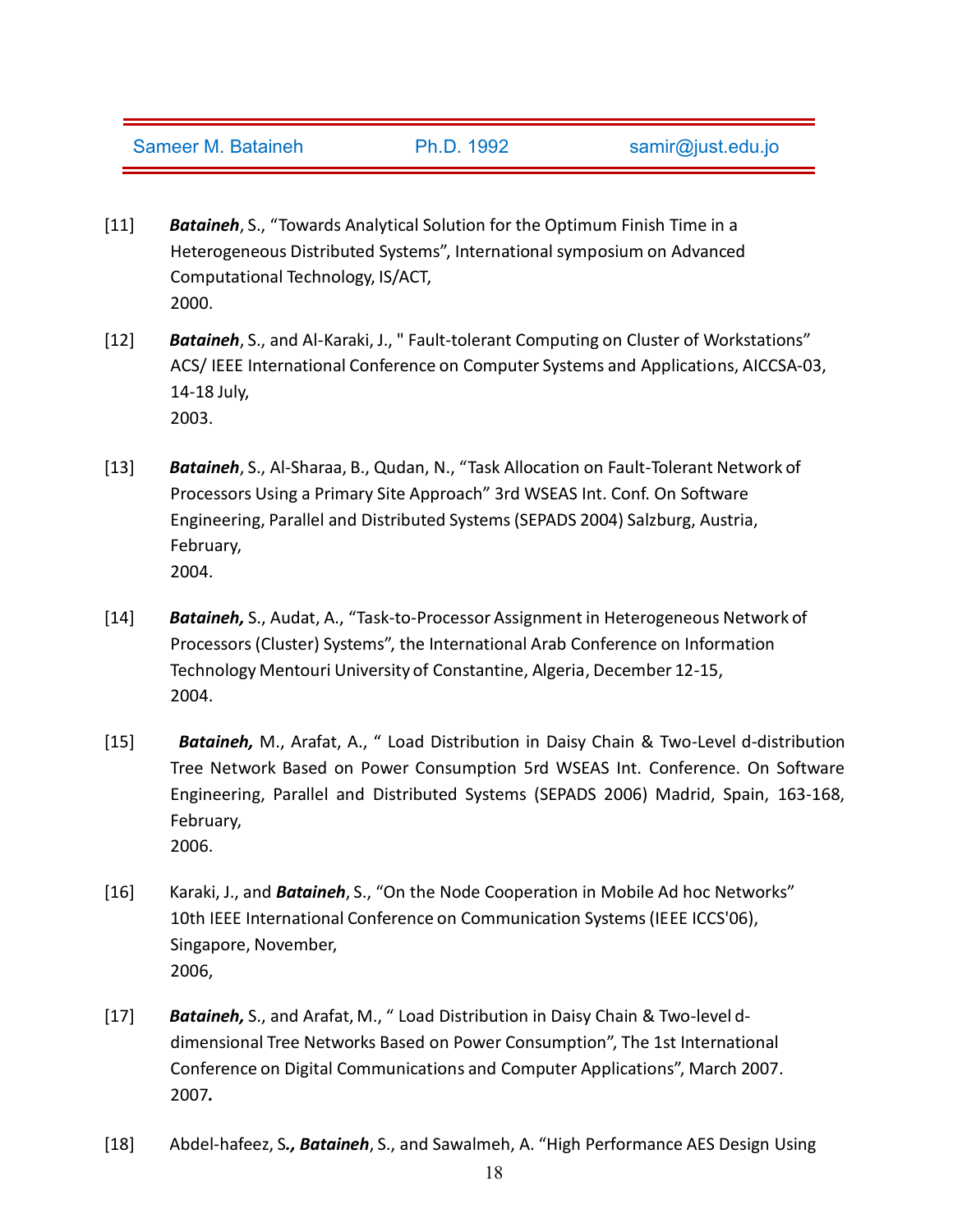Pipelining Structure Over GF((24)2)" IEEE International Conference on Signal Processing and Communication, Dubai, UAE , November, 2007.

- [19] Awos Kanan, Ahmad Dalal'ah, Sameer *Bataineh,* "TCP Performance in Ad Hoc Networks", Proceedings of International Conference for Internet Technology and Secured Transactions (ICITST 2008), June 21–23, Ireland. 2008.
- [20] Buthayna Al-Sharaa and Sameer*Bataineh*, Clustered (Hierarchical) AD HOC Routing Protocol (CARP), 2011 3<sup>rd</sup> International Conference on Computer Technology and Development(ICCTD 2011), Chengdu, China November 25-27. 2011
- [21] Issa M. Khalil, Sameer *Bataineh*, Liana Qubajah, Abdallah Khreishah, Distributed secure routing protocol for Mobile Ad-Hoc Networks, 5th International Conference Computer Science and Information Technology (CSIT), March 2013.
- [22] *Bataineh,* S., Robertazzi, T.G., Ultimate performance limits for networks of load sharing processors, CEAS Technical Report 623, State University of New York at Stony Brook.

# **III.4.b Books**

[23] Robertazzi, T.G., Computer Networks and Systems: Queueing Theory and Performance Evaluation, Springer-Verlag,N.Y., 1990. Second edition: 1994. Third edition: 2000. Contains sixty pages dealing with the algebraic topological structure of Markov chains of queuing and stochastic Petri networks.

## **III.4.c J o u rn a lpapers**

- [24] *Bataineh,* S. and Robertazzi, T.G., "Bus Oriented Load Sharing for a Network of Sensor Driven Processors'', IEEE Transaction on System, Man and Cybernetics, Vol. 21, No. 5, Sept. 1991.
- [25 ] *Bataineh,* S. and Asir, B. "Efficient Scheduling Algorithm for Divisible and Indivisible tasks in Loosely Coupled Multiprocessor Systems'', IEE-part C, Software Engineering Journal, pp. 13-18 January, 1994.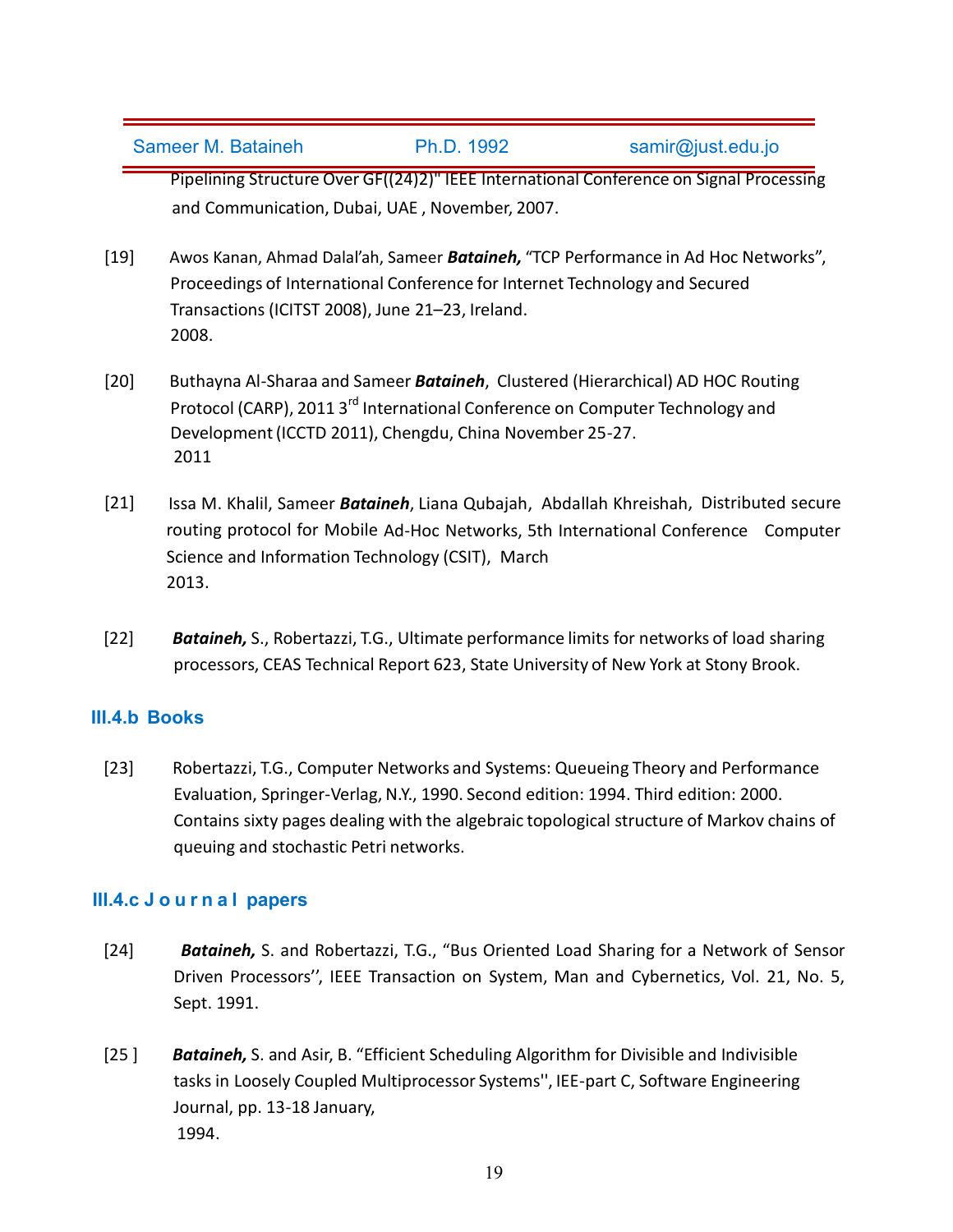[26] *Bataineh,* S., Hsiung, T and Robertazzi, T.G., "Closed Form Solutions for Bus and Tree Networks of Processors Load Sharing A Divisible Job", IEEE Transactions on Computers,

pp. 1184-1197,Vol. 43, No. 10, August, 1994

- [27] *Bataineh,* S. and Al-Ibrahim, M. "Effect of Fault Tolerance and Communication Delay on Response Time in Bus Network Multiprocessor System, '' Computer Communication Journal, pp. 843-851, Vol. 17, No. 12, December, 1994.
- [28] Al-Anbuky, A., **Bataineh,** S., and Al-Agtash, S., "Power Demand Prediction Using Fuzzy Logic,'' Control Engineering Practice, A Journal of IFAC, Vol. 3, No. 9, pp. 1291-1298, 1995.
- [29] *Bataineh,* S., "An Expert Computer-Based System for Managing Complex-Decision Making Systems, '' The Journal of Computer Information Systems, Vol. XXXVI, No. 2, Winter 1995-1996.
- [30] Al-Ibrahim, M., *Bataineh*, S., and Irshid, M.," A New Fast Analogue-to-Digital Counting Converter,''Journal of Mathematics and Computer Sciences (Computer Science Series), Vol. 7, No. 2, pp. 87-94, 1996.
- [31] *Bataineh.* S., Al-Anbuky, A., and Al-Agtash, S.," An Expert System for Unit Commitment and Power Demand Prediction Using Fuzzy Logic and Neural Network,'' Expert System: Vol. 13, No. 1, pp 29-40, February, 1996.
- [32] *Bataineh,* S. and Robertazzi, T., "A Discrete Time Petri Type Network for Modeling Synchronization and Serialization'', Cybernetica, Vol. XXXIX, N 4, 1996.
- [33] Jumaily, O. and *Bataineh,* S. "An Optimal Single Error Locating TSC-TMR System'', International Journal of Electronics, Vol. 82, No. 6, pp. 629-639, 1997.
- [34] *Bataineh,* S. and Robertazzi, T.G., "Performance Limits for Processor Networks with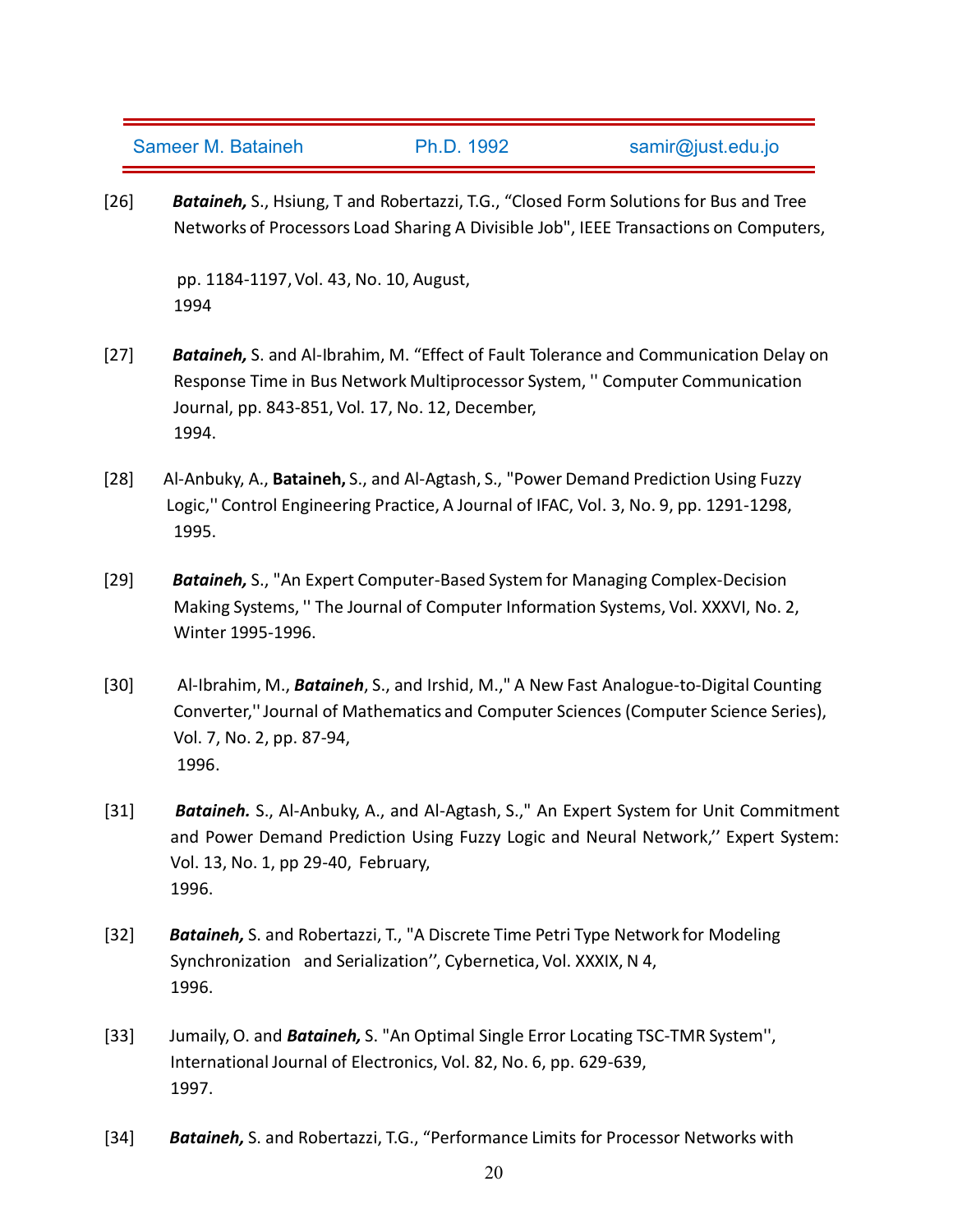Divisible Jobs'' IEEE Transactions on Aerospace and Electronic Systems, Vol 33, Issue 4, pp. 1189-1198,October, 1997.

- [35] *Bataineh,* S. and Al-Ibrahim, M. "Load Management and Flow Control in Loosely Couple Multiprocessor Systems'', Dynamics and Control, 8, 107-116, 1998.
- [36] *Bataineh,* S., and Al-Saideen, A., " A heuristic Algorithm for Scheduling Multiclasses of Tasks in Multiprocessor Systems", International Journal of Computers and Applications, Vol. 20, No. 3, 107-116. 1998.
- [37] *Bataineh,* S., Odet-Allah, A., and Al-Omari, R., "Reliability of Mesh and Torus Topologies in the Presence of Fault", Journal of Telecommunication Systems, 10, pp. 389-408, 1998.
- [38] Al-Ibrahim, M. and *Bataineh,* S., "High Resolution and Low Distortion Digital Look-up- Table Sinusoidal Oscillator," International Journal of Electronics, Vol. 87, No. 1, pp. 33-41, 2000.
- [39] Al-Ibrahin, M., *Bataineh*, S. and Al-Khateep, A. M, "Digital sinusoidal oscillators with high frequency resolution and low harmonic distortion'', International Journal of Electronics, Vol. 87 No. 10, pp. 1209-1218,October, 2000.
- [40] *Bataineh,* S., and Al-Karaki, J., " Response Time Analysis of Repairable Multiprocessor Systems'' the International Journal of Computer Systems Science and Engineering, Vol. 15, No. 4, pp 201-211, July, 2000.
- [41] *Bataineh,* S., and Khaleel, I., "Performance Analysis of Asynchronous Multibuffered Banyan Network with Variable Packet Length", International Journal of Parallel and Distributed Systems and Networks, Vol. 3, No. 4, 2000.
- [42] *Bataineh,* S., and Allos, B., "A Fault-Tolerant Multistage Interconnection Network," Telecommunication System Journal, Vol. 17, No. 4, pp.455-574, 2001.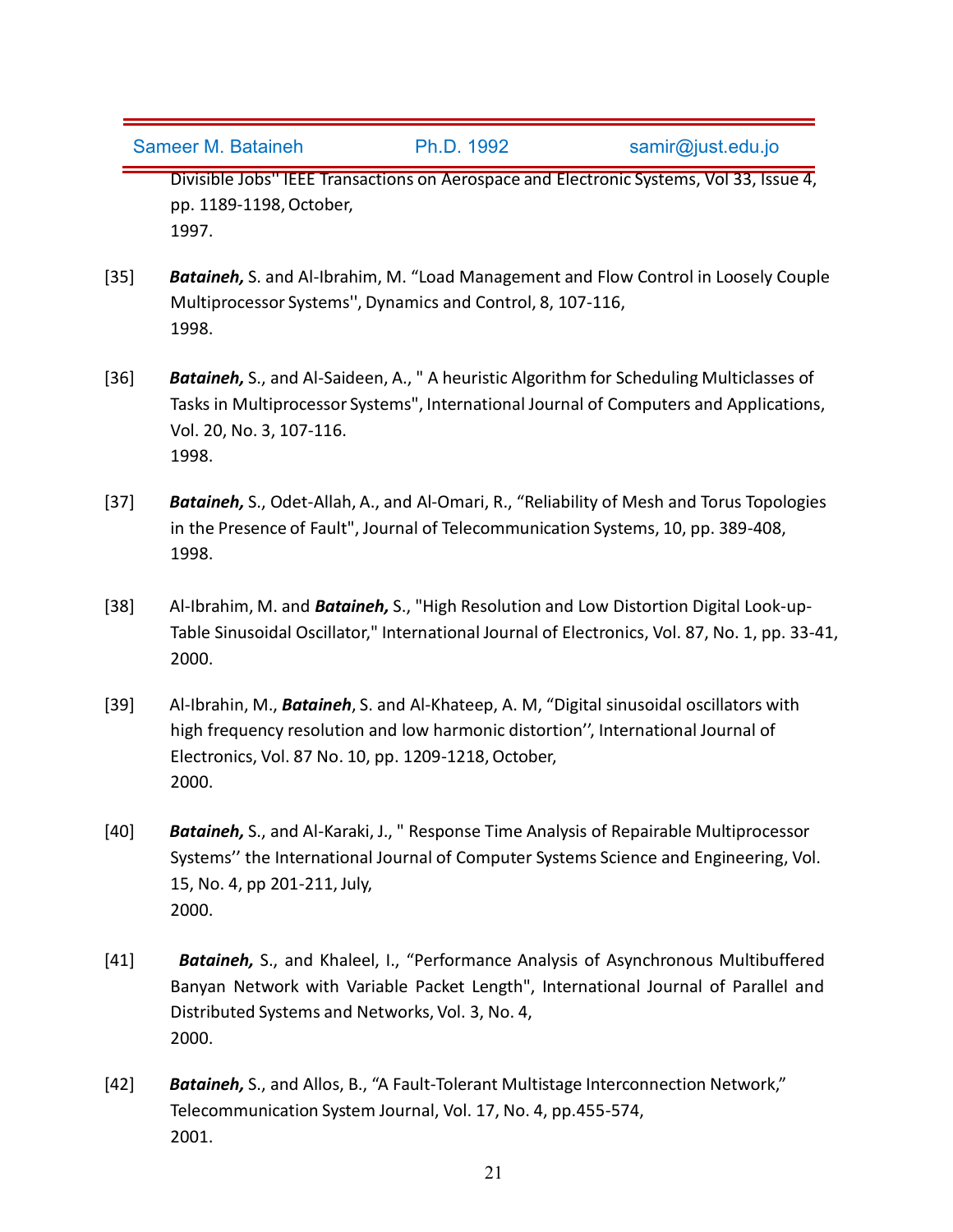- [43] *Bataineh,* S., and Younis, A." An Optimal Manhattan Street Network Routing Algorithm (OMRA)", International Journal of Computers and Applications, Vol. 25, No. 2, 2003.
- [44] *Bataineh,* S. and Qanzu'a, "Reliable Omega Interconnected Network for Large Scale Multiprocessor Systems", The Computer Journal, Vol. 46, No. 5, 2003.
- [45] *Bataineh,* S., Al-Sharaa, B., Qudan, N.,, "Task Allocation on Fault-Tolerant Network of Processors Using a Primary Site Approach 3rd WSEAS [Transactions](http://www.worldses.org/conferences/2004/austria/sepads/index.html) on Computer, Vol. 3, No. 4, pp. 909-916.October, 2004.
- [46] *Bataineh,* S. and Al-Karaki, J., "Closed Form Solution for Response Time of Fault Tolerant Network of Processors", Electrical and Computer Engineering Journal, Vol. 30, pp. 291- 308, 2004.
- [47] *Bataineh,* S., "Towards Analytical Solution to Task Allocation, Processor Assignment, and Performance Evaluation of Network of Processors", Journal of Parallel and Distributed Computing (JPDC), Vol. 65, pp. 29-47, 2005.
- [48] *Bataineh,* S., "Divisible Load Distribution in a Network of Processors", Journal of Interconnection Networks(JOIN), Vol. 9, pp. 31-51, 2008.
- [49] Ghada A. Al-Mashaqbeh, Jamal N. Al-Karaki, Sameer M. *Bataineh,* "CLEAR: A Cross- Layer Enhanced and Adaptive Routing Framework for Wireless Mesh Networks" Wireless Personal Communications, Vol 51, Number 3, 449-482. DOI: 10.1007/s11277-009-9758-4, July 06, 2009.
- [50] Ahmad Dalal'ah, Samir *Bataineh* and Awos O.Kan'an "Improving TCP Performance over Mobile Ad Hoc Networks", International Journal of Internet Technology and Secured Transactions, Volume 2, Numbers 1-2, pp. 137-159(23), 5 February, 2010.
- [51] Sameer *Bataineh*, Issa M. Khalil, Abdallah Khreishah, Justin Y. Shi, "Performance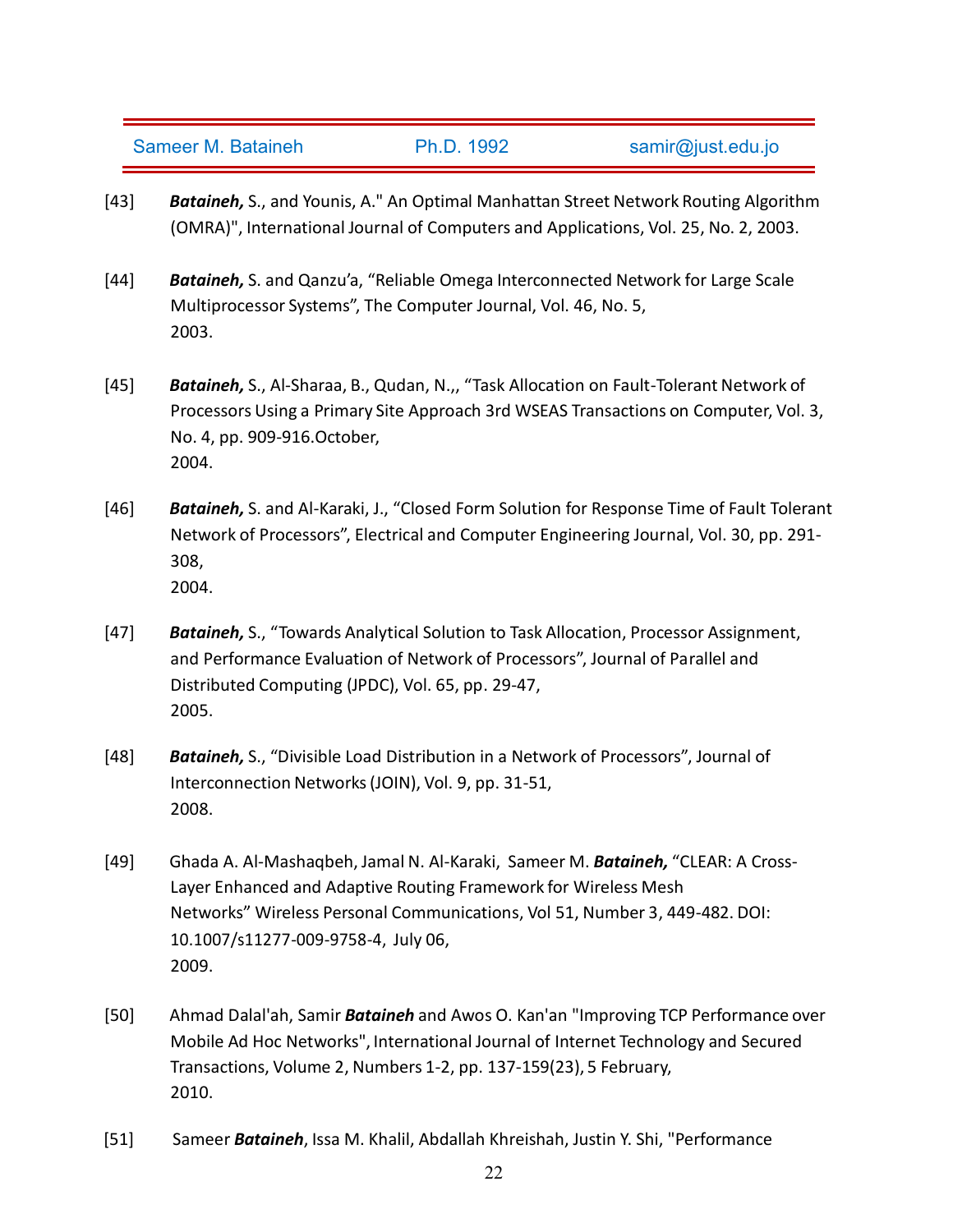Evaluation of Matrix Multiplication on a Network of Work Stations with Communication Delay", Journal of Communications and Information Sciences(JCIS), Volume1. Number 2, October, 2011.

- [52] Haya [Sammaneh](https://www.researchgate.net/profile/Haya_Sammaneh), Jamal N. Al-Karaki, Sameer *Bataineh*, " An end-to-end support for short-lived TCP flows in heterogeneous wired-cum-wireless networks: An analytical study", [International](https://www.researchgate.net/journal/1683-3198_International_Arab_Journal_of_Information_Technology) Arab Journal of Information Technology 8(2):212-220 · April, 2011.
- [53] Ismail Hababeh, Issa Khalil, Abdallah Khreishah, Samir *Bataineh***, "**[Performance](http://search.proquest.com/openview/15678a5f8163a6f79d766e7a1273060f/1?pq-origsite=gscholar) evaluation of wormhole security [approaches](http://search.proquest.com/openview/15678a5f8163a6f79d766e7a1273060f/1?pq-origsite=gscholar) for ad-hoc networks", Journal of Computer Science, 09 (12)

2013.

[54] Manar ArafT, Sameer *Bataineh*, Issa M. Khalil**, "**Probabilistic Approach to Scheduling Divisible Load on Network of Processors", [International](https://www.researchgate.net/journal/2090-4886_International_Journal_of_Sensor_Networks_and_Data_Communications) Journal of Sensor Networks and Data Communications 04(02) · September,

2015.

[55] Sameer *Bataineh* and Suheer Bani Irshaid, "The impactof Time Varying System Parameters on Finish Time for Divisible Loads in Distributed Systems", International Conference on Engineering and Technology, Computer, Basic and Applied Science, Dubai, UAE, 2016

# **III.5 FUNDED RESEARCH**

- Towards E-Learning Teaching Methodology: Jordan University of Science and Technology Jordan.
- Distributed Virtual Memory System Design, Jordan University of Science and Technology Jordan.
- Performance Evaluation of Fault-Tolerant Multiprocessor and Network Systems United

Arab Emirates University.

 An Optimal Load Sharing Strategy for Divisible Jobs in Fault Tolerant Cluster Computing

United Arab Emirates University.

Establish an e-learning educational, internetworking Center MEDA countries and EU.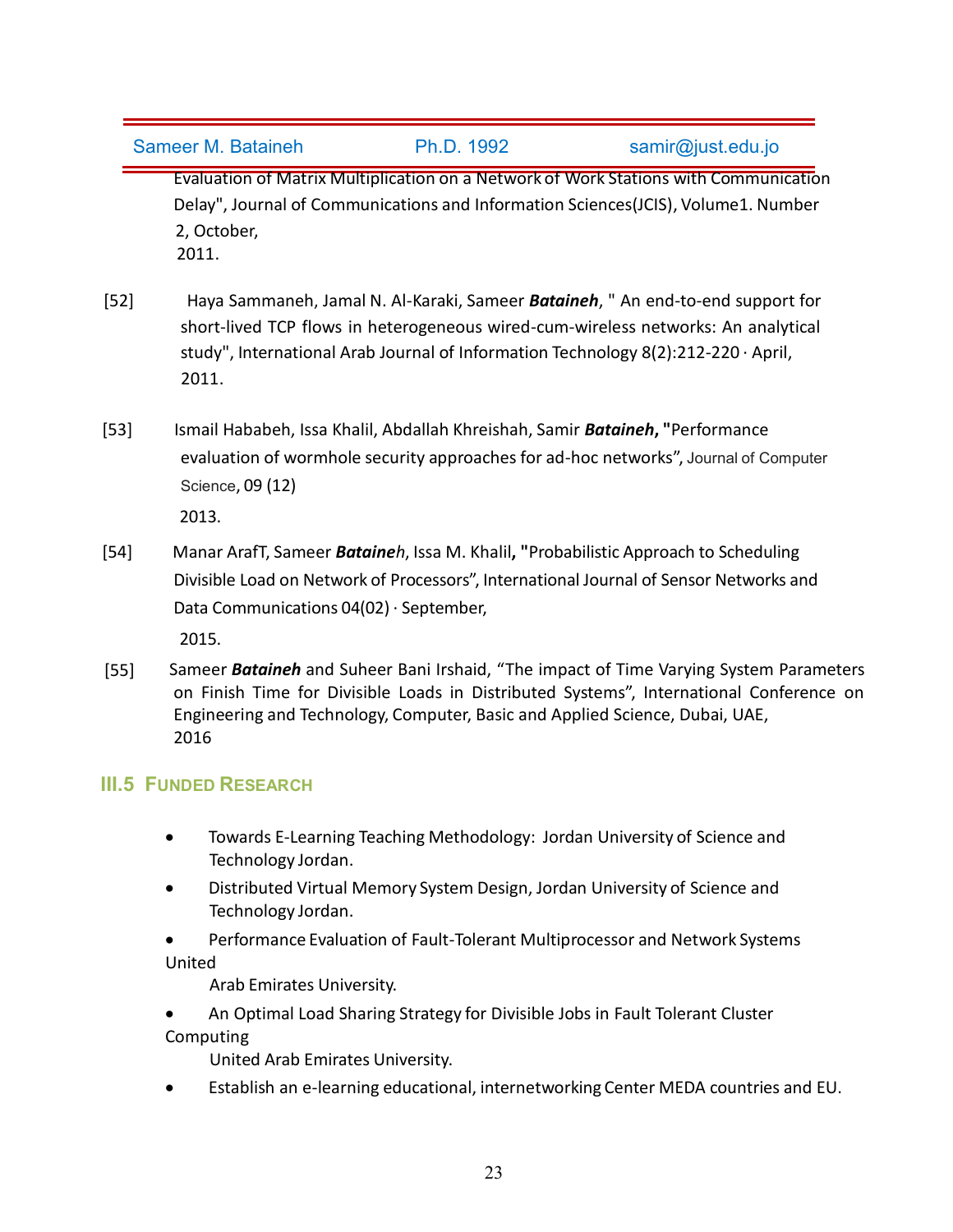# **IV. TEACHING, MENTORING, AND ADVISING**

## **IV.1.a Graduate Courses**

- Advanced Computer Networks
- Managing Data Communications and Networks
- Computer Information System Security
- Network Security and Perimeter Protection
- Current Topics in Management Information Systems
- Cryptography
- Fault-Tolerant Parallel Systems
- Advanced Computer Architecture
- Computer and Internet Security

## **IV.1.b Undergraduate Courses**

- **•** Microprocessors
- Microprocessor-Based Systems
- Peripheral Devices
- **•** Computer Networks
- Data Communications
- Network Security and management.
- Digital Logic Design
- **•** Computer Organization and Design
- Computer Architecture
- Software Engineering
- Database systems
- Data structure
- Operating systems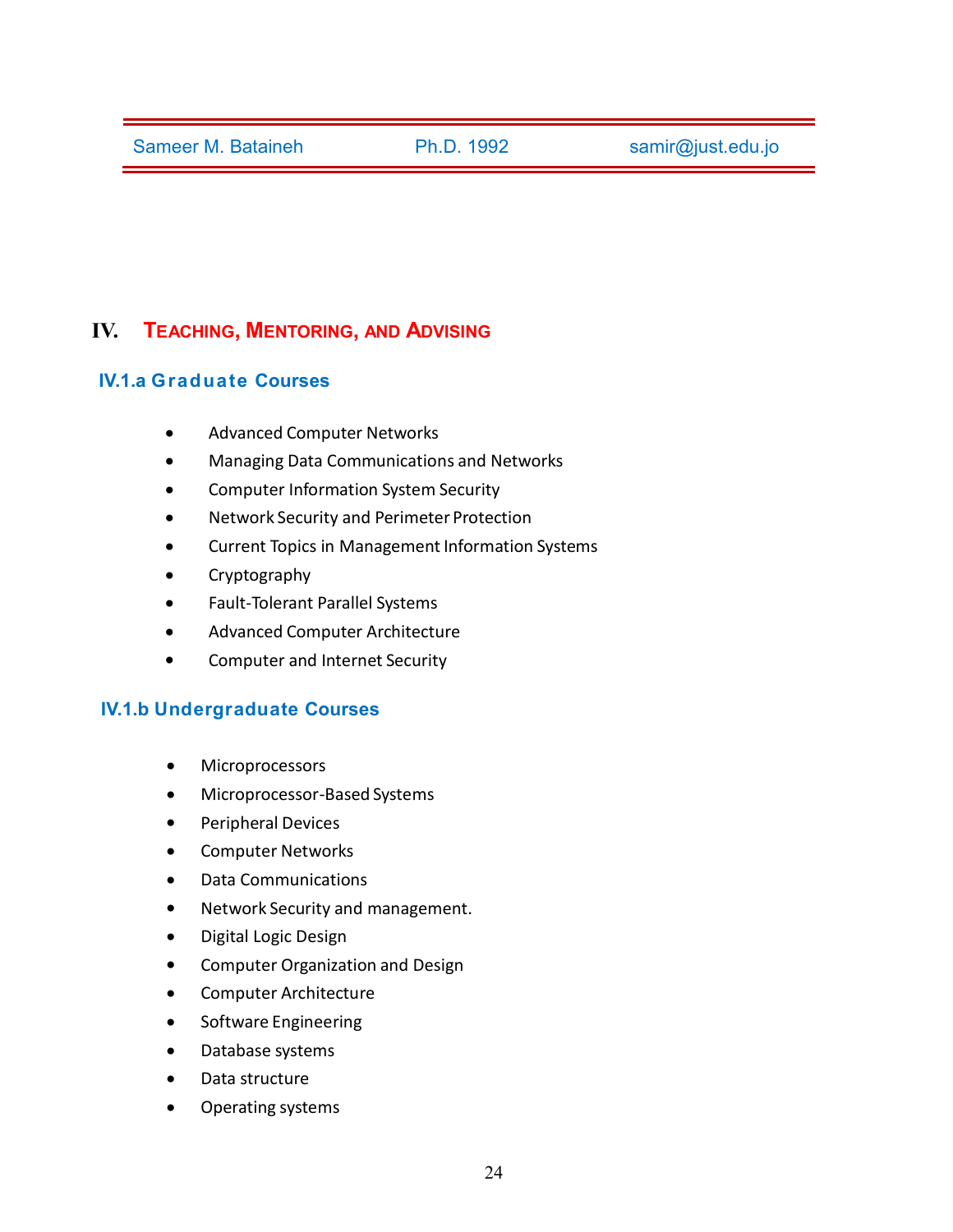# **IV.2 ADVISING: GRADUATE STUDIES**

#### **a. Supervised the following master thesis at the Department of Electrical and Computer Engineering at Jordan University of Science and Technology:**

- Multistage Interconnection Networksfor Large Multiprocessor Systems
- Response Time Analysis of Fault Tolerant Multiprocessor Systems Using Queuing Theory.
- Scheduling a Set of Indivisible Tasks and Multi-classes of Divisible Tasks Processor Systems with Minimum Finish Time.
- Performance Analysis of Asynchronous Multi-Buffered Banyan Network with variable Packet Length.
- Adaptive Fuzzy System Control.
- Implementation of Fuzzy/ Neural Networks on Unit Commitment and Prediction of Power Demand.
- Computerized Hybrid Solution to the Uniform Suction Effects on Magneto hydrodynamic Electrically Conducting Fluid over Rotating Disk.
- Energy Saving for AD-Hoc Networking.
- Distributing and Executing Divisible Job on Ad-Hoc Network.
- Secure Routing Protocol for Ad-Hoc Network.
- Adaptive Load Balancing Algorithm in Network of Work Stations.
- Hierarchical Ad-Hoc Network Routing Protocol.
- A Cross-Layer Based QoS Routing Framework for Wireless Mesh Network.
- Analytical Solution for Deadline Based Scheduling for Divisible-Load in Heterogonous Distributed Systems
- Parallel probing network of processors with unknown parameters for optimizing divisible load scheduling.
- The Impact of Time-Varying System Parameters on Finish Time for Divisible Loads in Distributed Systems

#### **b. M e m b e rboardof several master thesis committees (over 50).**